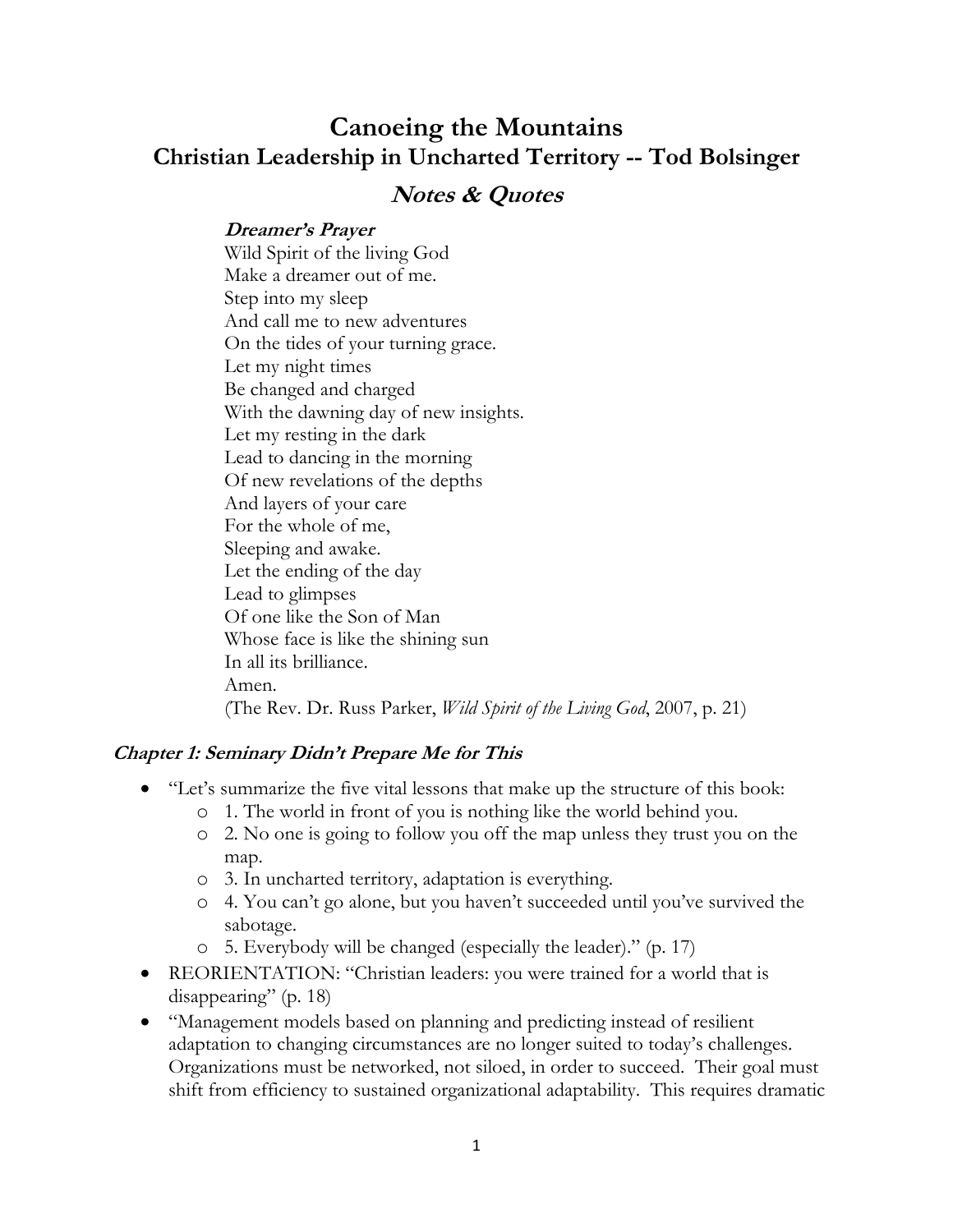shifts in mental and organizational models, as well as sustained efforts on the part of leadership to create the environment for such a change." (Walter Isaacson, foreward to McChrystal et al., 2015, p. viii)

- "…The ability to adapt to complexity and continual change has become an imperative (McChrystal, 2015, p. 5)
- "Adaptive challenges are the true tests of leadership. They are challenges that go beyond the technical solutions of resident experts or best practices, or even the organization's current knowledge. They arise when the world around us changed but we continue to live on the successes of the past. They are challenges that cannot be solved through compromise or win-win scenarios, or by adding another ministry or staff person to the team. They demand that leaders make hard choices about what to preserve and to let go. They are challenges that require people to learn and to *change*, that require leaders to experience and navigate profound *loss*." (p. 19)

#### **Colum Cille's (St. Columba's) Farewell to Ireland** (translated by Mick Lally)

My foot in the humming currach\*, My heart in grief and tearful, A man distressed and astray, Bereft of both vision and wit. I stare back across the seas to the plain of the crowded oaks. Great tears fill my grey eyes Watching Ireland sink behind me"

## $*(\text{current} = \text{indigenous small boat made of skins})$

• "The leader in the system is the one who is not blaming anyone." (Edwin Friedman, quoted on p. 21)

# **\*\* EXCURSUS 1: Representational Confession**

• **"Stay calm, stay connected, stay the course"** (Lombard Mennonite Peace Center, quoted on p. 22)

# **Chapter 2: Adventure or Die**

- "As pastors, we were trained to teach those who come on their own, to care for those who call for help, to lead those who volunteer and to administer the resources of those who willingly give and participate. **Now we are called on to minister to a passing parade of people who treat us like we are but one option in their personal salad bar of self-fulfillment.**" (p. 28)
- "It is not so much that God has a mission for His church in the world, but that God has a church for His mission in the world." (Christopher Wright, quoted on p. 30)
- "There's a temptation for all of us to blame failures on factors outside our control…There is also comfort in 'doubling down' on proven processes, regardless of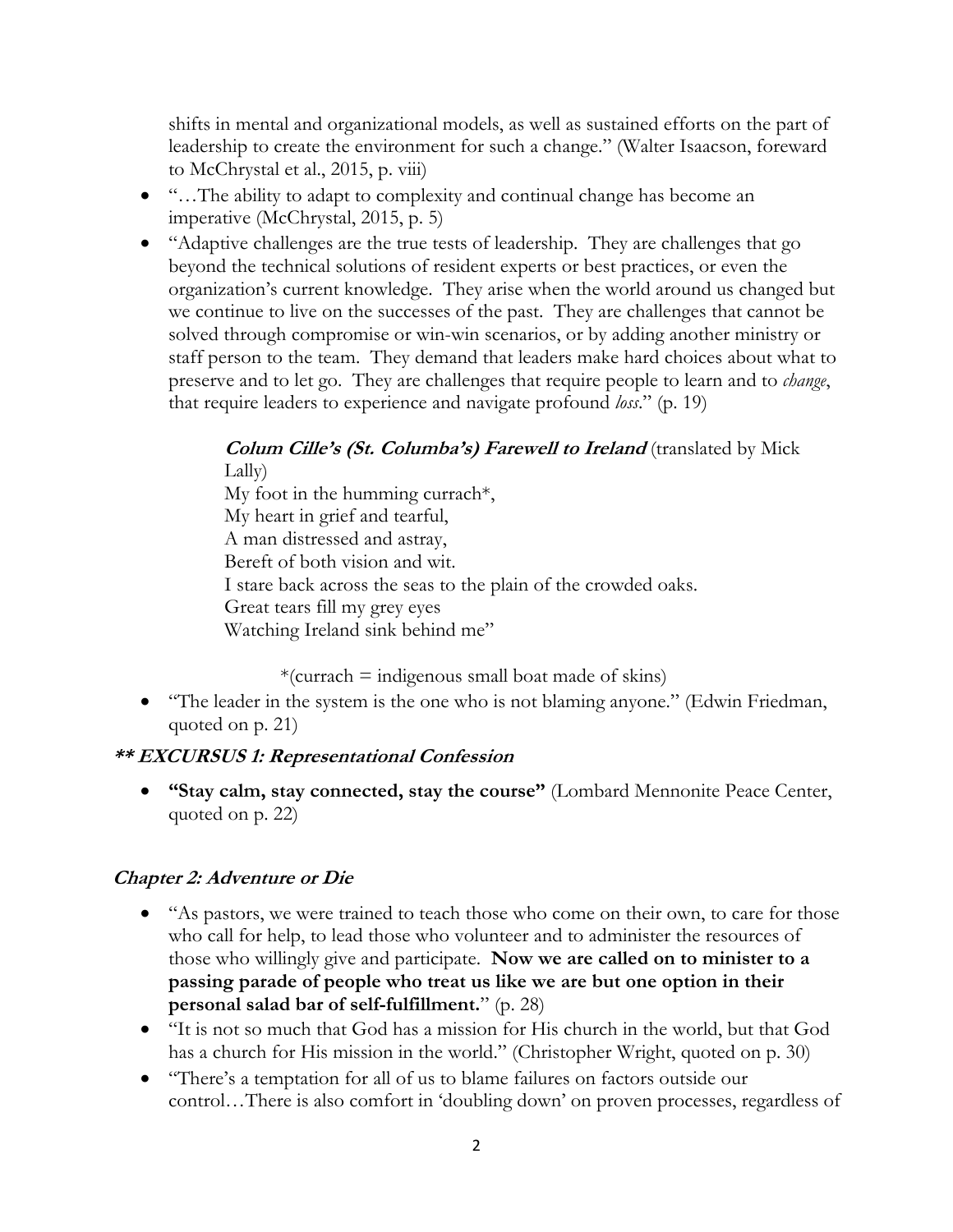their efficacy. Few of us are criticized if we faithfully do what has worked many times before. But feeling comfortable or dodging criticism should not be our measure of success. There's likely a place in paradise for people who tried hard, but what really matters is succeeding. If that requires you to change, that's your mission." (McChrystal et al, 2015, p. 8)

- "The pursuit of 'efficiency' getting the most with the least investment of energy, time, or money – was once a laudable goal, but being effective in today's world is less a question of optimizing for a known (and relatively stable) set of variables than responsiveness to a constantly shifting environment. Adaptability, not efficiency, must become our central competency (McChrystal et al, 2015, p. 20)
- Maintenance vs. Mission  $\rightarrow$  Which are we equipping our people for?

# **\*\* EXCURSUS 2: Travelers vs. Tourists**

- "In the moment of crisis, you will not rise to the occasion; you will default to your training." (Steve Yamaguchi, quoted on p. 32)
- REORIENTATION: "If you can adapt and adventure you can thrive. But you must let go, learn as you go, and keep going no matter what" (p. 34)
- "We are canoers who have run out of water. There is no route in front of us, no map, no quick fix or easy answer.

But…this is good news.

This is a divine moment. This is an opportunity to express even more clearly what it means to follow and serve the God who is King of the entire world. The church at its best has always been a Corps of Discovery. It has always been a small band of people willingly heading into uncharted territory with a mission worthy of our utmost dedication." (p. 35)

• "The Celtic monks had another element sadly lacking the modern church – a sense of adventure…Both young and old need the opportunity to be *peregrinati* – to venture new things for Christ. The may achieve much or nothing. They may be hurt or helped in the attempt, but whatever happens they will have grown in knowing the ways of God, discovering themselves as people and adding to their store of experience…many of us need to walk near the edge of the cliff." (Finney, p. 71)

# **Chapter 3: A Leadership Model for Uncharted Territory**

- *"Your people need you to lead them even more that preach to them."* (p. 36)
- REORIENTATION: "In the Christendom world, speaking *was* leading. In a post-Christendom world, leading is multi-dimensional: apostolic, relational, and adaptive." (p. 37)
- "To live up to their name, local churches must be continually moving out, extending themselves into the world, being the missional, witnessing community we were called into being *to be*: the manifestation of God's going into the world, crossing boundaries, proclaiming, teaching, healing, loving, serving and extending the reign of God. In short, **churches need to keep adventuring or they will die.**" (p. 38)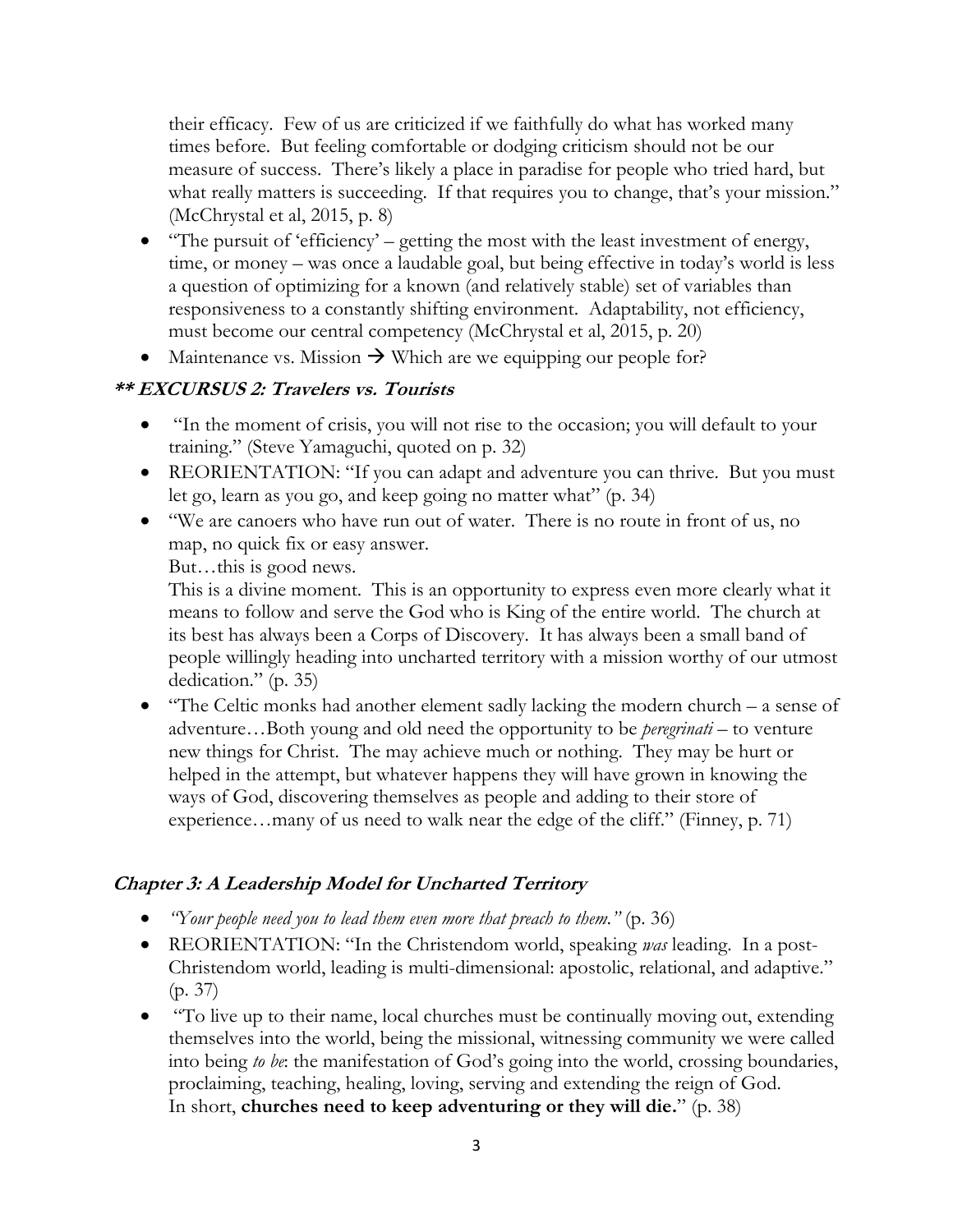#### **\*\* EXCURSUS 3: Adventure with a Purpose**

#### • **The Voyage of St. Brendan**

*Brendan was born in 484. Brendan was born near Tralee in the south-west of Ireland. He was an active planter of monastic communities. In his early 40's he felt the call to search the seas of the West. In the Voyage of Brendan this is described as a part literal exploration, and part spiritual quest for Paradise. After he returned from his voyage he continued his community planting and died in his nineties and was buried at Clonfert.*

Dear God Brendan was as mad as a bear with toothache. But it was a madness you loved And you took hold of that old bear And threw him out to sea 'Til he returned to land with such a wild tale That even the priests laughed themselves silly. The people danced in the surf of Bantry Bay And a thousand coracles set sail Into the bright breeze of your Spirit. O Lord madden me by that same Spirit Bring on the God-blessed flights of fancy Inebriate me with Holy Ghost visions And set me free to behold with the eyes of my heart Great wonders on the high seas of God. (The Rev. Michael Mitton, *17 August 2013, Dingle)*

• "Just as an organism must adapt in order to thrive in a changing environment, so organizations need to adapt to the changing world around them without losing their core identity, their reason for being their core values and purpose. This kind of leadership is complex and fraught with loss, fears and anxiety, causing us to feel offbalance and insecure. But it is the essence of leadership in a changing world." (p. 41)

#### **THIS IS WHERE WE START: WHAT ARE ST. JOHN'S CORE VALUES?**...

- Adaptive Leadership has three characteristics:
	- o "1. A *changing* environment where there are no clear answers.
	- o 2. The necessity for both leaders and follower to learn, especially the leaders' own ongoing *transformation*.
	- o 3. The unavoidable reality that a new solution will result in *loss*." (p. 42)
- The complexity of a rapidly changing environment:
	- o "Being complex is different from being complicated. Things that are complicated may have many parts, but those parts are joined, one to the next, in relatively simple ways; one cog turns, causing the next to turn as well, and so on … Complexity…occurs when the number of interactions between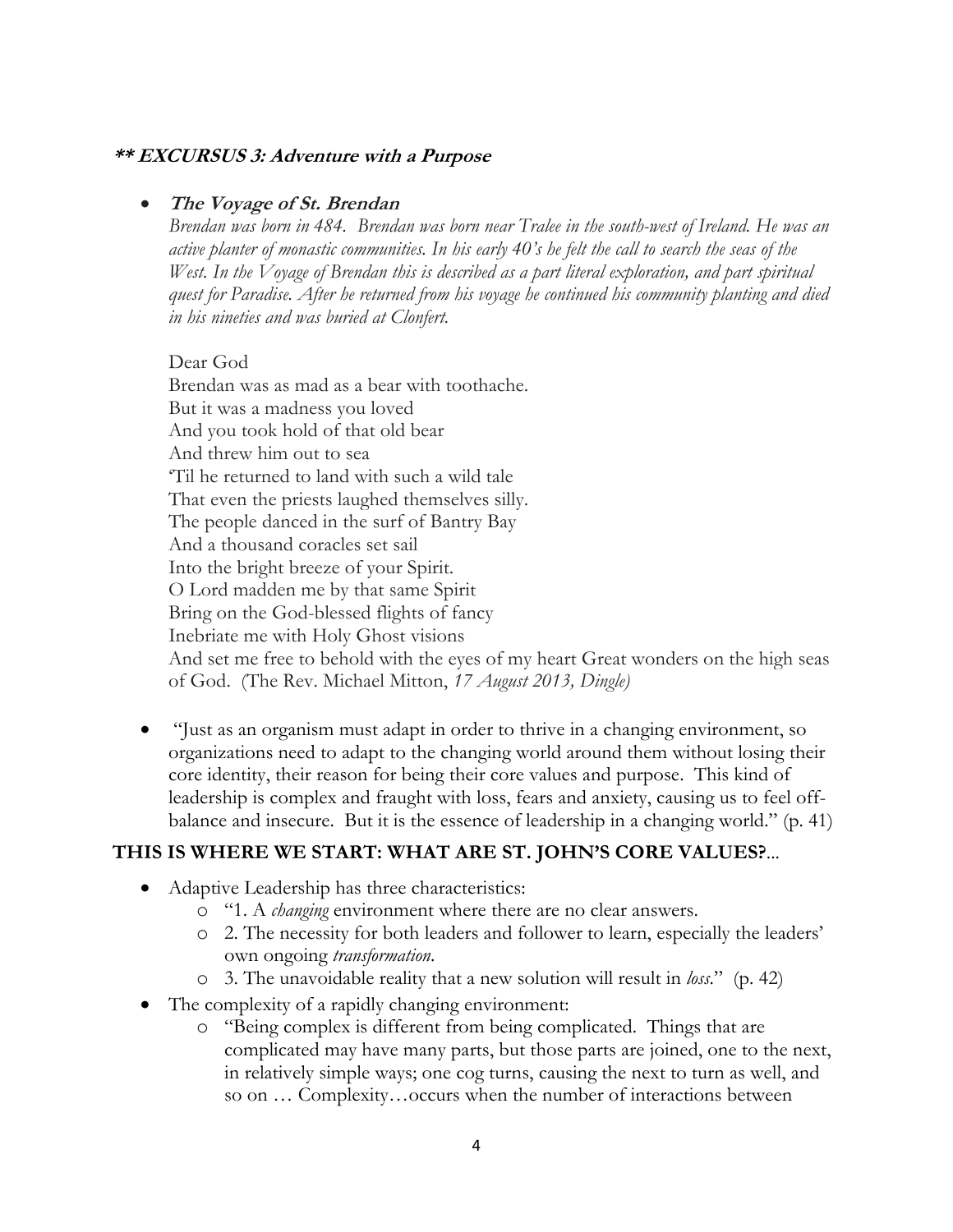components increases dramatically – the interdependencies that allow viruses and bank runs to spread..." (McChrystal et al, 2015, p. 57)  $\rightarrow$  Conrad Lorenz's "butterfly effect"

- o "The reality is that small things in a complex system may have no effect or a massive one, and it is virtually *impossible to know which will turn out to be the case.*" (McChrystal et al, 2015, p. 59)
- o "Setting oneself on a predetermined course in unknown waters is the perfect way to sail straight into an iceberg." (Mintzberg, quoted in McChrystal et al, 2015, p. 74)
- **"Leadership is energizing a community of people toward their own transformation in order to accomplish a shared mission in the face of a changing world."** (p. 42)
- "**Transformational leadership** lies at the overlapping intersection of three leadership components:

**technical competence** = leadership must earn the credibility to lead in uncharted territory by "competently managing the basic management skills that serve the organization." / "Stewardship precedes leadership" (p. 52) *relational congruence* = "a leader's ability to be the same person in every setting, every relationship, every task. The personal maturity to make calm, wise decisions creates the necessary health and trust in an organization that enable it to 'let go, learn as you go and keep going."

**adaptive capacity** = "a leader's ability to help his or her community 'grow, face their biggest challenges and thrive.' It is the capacity to lead a process of shifting values, habits and behaviors in order to grow and discover solutions to the greatest challenges brought on by a changing world. And this is absolutely dependent upon the leader's own commitment to personal transformation." (p. 43-44)

- **"We are not adapting to merely survive but to thrive! We are called to adapt to a changing world because we are called to reach that changing world."** (p. 45)
	- o Now the LORD said to Abram, "**Go from your country** and your kindred and your father's house to the land that I will show you. **<sup>2</sup>**And I will make of you a great nation, **and I will bless you and make your name great, so that you will be a blessing. <sup>3</sup>** I will bless those who bless you, and him who dishonors you I will curse, and **in you all the families of the earth shall be blessed**." (Gen 12:1-4)
	- o **<sup>18</sup>**And Jesus came and said to them, "All authority in heaven and on earth has been given to me. **<sup>19</sup> Go therefore and make disciples of all nations**, baptizing them in the name of the Father and of the Son and of the Holy Spirit, **<sup>20</sup>** teaching them to observe all that I have commanded you. (Matt 28:18-20a – "The Great Omission")
	- o **<sup>8</sup>** But you will receive power when the Holy Spirit has come upon you, and **you will be my witnesses in Jerusalem and in all Judea and Samaria, and to the end of the earth.**" (Acts 1:8)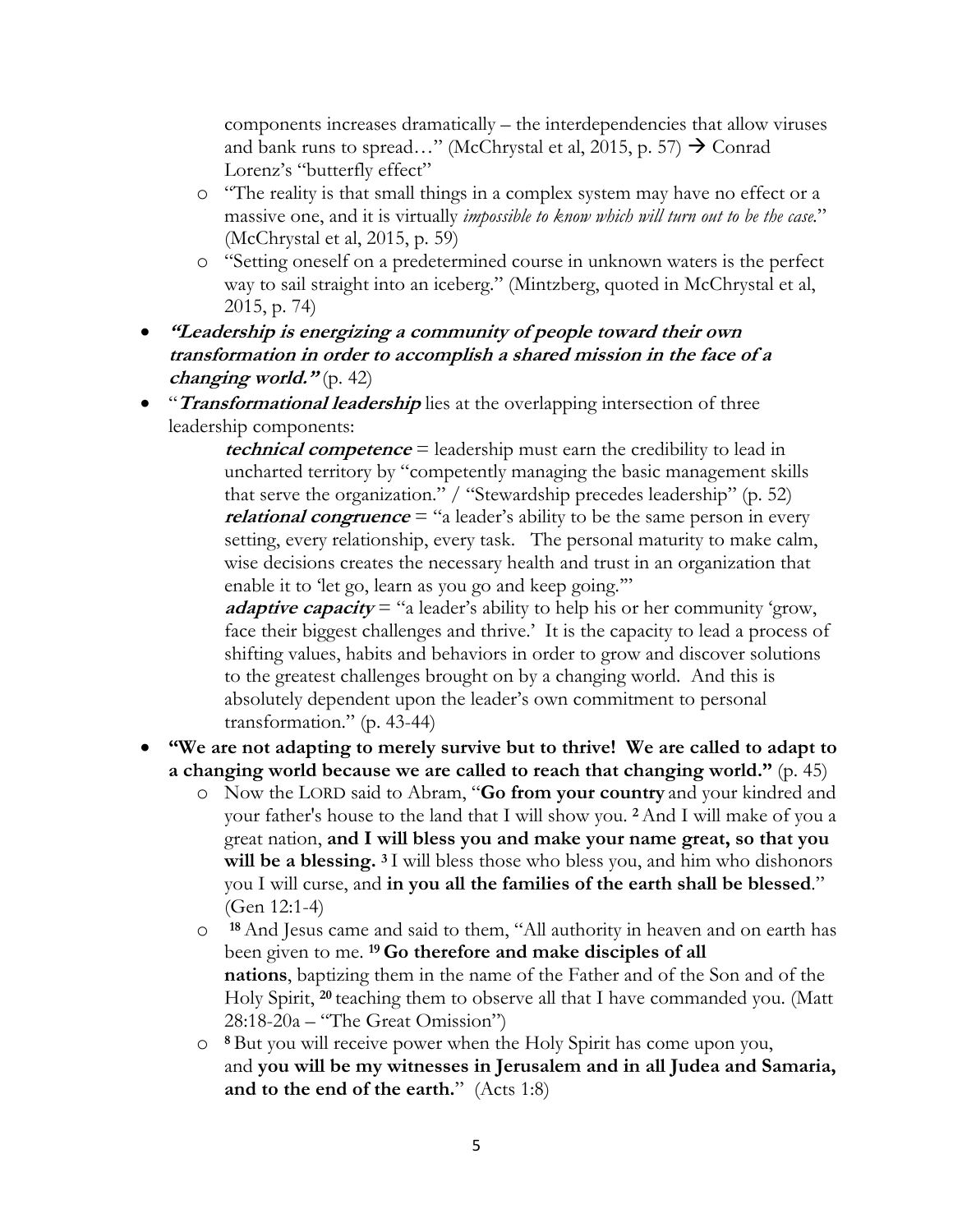o "Go to the people. Live among them. Learn from them. Love them. Start with what they know. Build on what they have." (George Hunter III, 2010, *The Celtic Way of Evangelism*, p. 129)

# **Chapter 4: Competence and Credibility**

- REORIENTATION: "Before people will follow you off the map, gain the credibility that comes from demonstrating competence on the map." (p. 53)
- "3 basic tasks that leaders must exercise with **technical competence** before they have the credibility to go off the map into uncharted territory:
	- o **1. Competent stewardship of Scriptures and tradition** "Every congregation has a history, a set of core values and beliefs, a cultural and shared DNA, a church code. These shared values…are what gives the organization life. If shared values are not 'protected and passed down' then the organization ceases to be…Values are the organization." (p. 55)
	- o **2. Competent stewardship of souls and communities** "To be truly credible we also have to be shepherds…*People need to experience the love of God as they are led into the mission of God.*" (p. 55-56)
	- o **3. Competent stewardship of teams and tasks**
- "**Failure** is a necessary part of learning and therefore a necessary part of leading. And if we want to make sure that we learn the lessons from our experimentations in innovation, then we need to fail with as much credibility and competence as possible…I believe that our plan A is never God's plan A, and we can only get to God's plan A when our plans A, B, and C fail. So, you need to *fail* as soon as you can, so we can *learn* as quickly as possible…We can fail, but we can't suck." (p. 59)
- Resilience  $=$  "The capacity of a system to absorb disturbance and still retain its basic function and structure" (McChrystal et al, 2015, p. 76)
- "Robustness is achieved by strengthening parts of the system (the pyramid); resilience is the result of linking elements that allow them to reconfigure or adapt in response to change or damage (the coral reef)…to survive…we need to become both robust and resilient." (McChrystal et al., 2015, p. 80)

# **Chapter 5: Preparing for the Unknown**

- "Perhaps the most unexpected, challenging and delightful work of transformational leadership is when it becomes the shared work of friends." (p. 64)
- "Refashioning narratives means refashioning loyalties" (Ronald Heifetz, 2009, quoted on p. 64)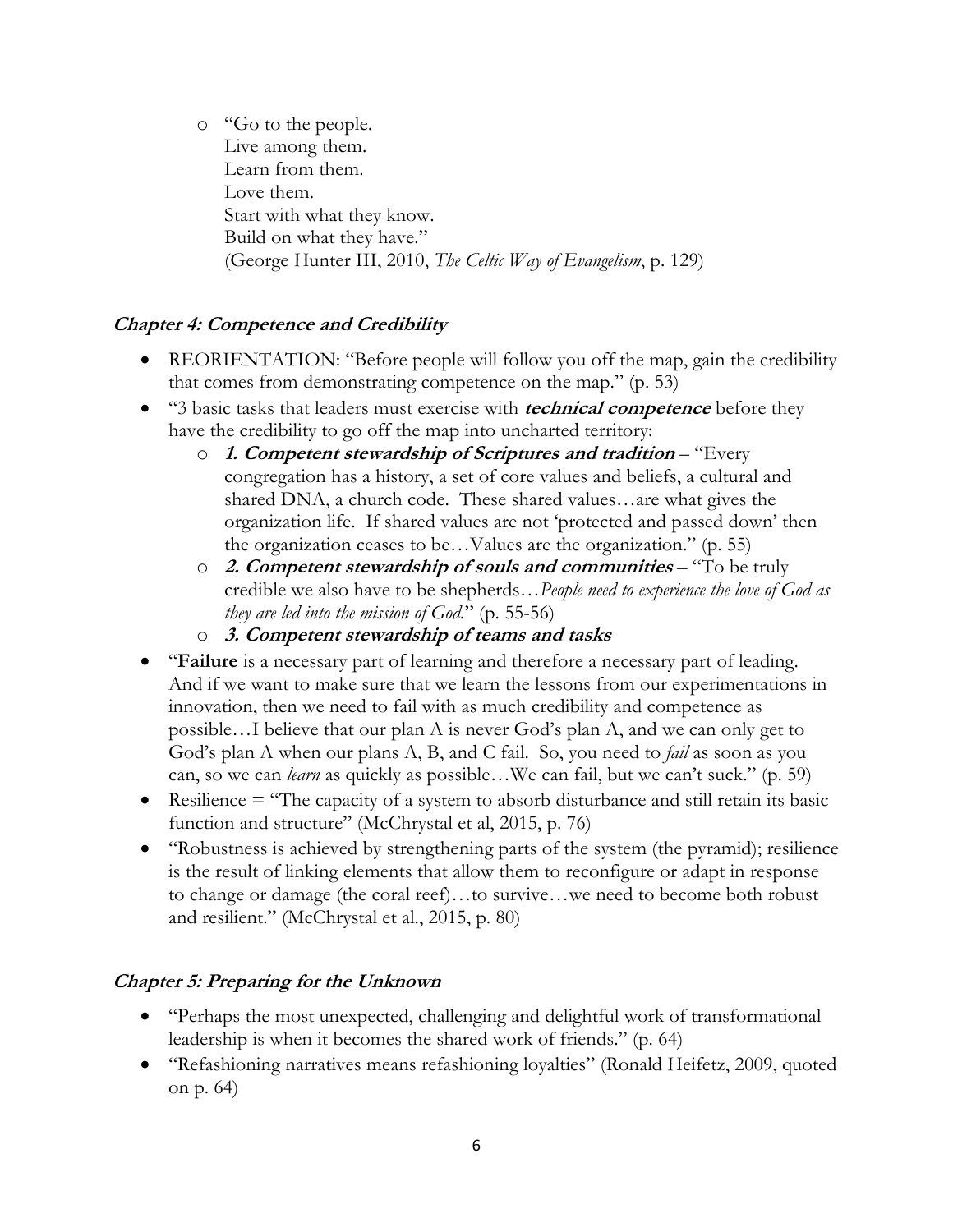- **"Even if we agree that we are in an adapt-or-die (even adventure-or-die) moment, the urgency of the situation is not enough. When given that particular choice, 90 percent choose dying."** (p. 64)
- REORIENTATION: "In uncharted territory, trust is as essential as the air we breathe. If trust is lost, the journey is over." (p. 65)
- "Trust is vital for change leadership. Without trust there is no travel. When trust is lost, the journey is over… 'Trust is gained like a thermostat and lost like a light switch.'" (p. 66-67)
- "There is one core principle for developing these relationships. People must be engaged in *meaningful work together* if they are to transcend individual concerns and develop new capacities." (Margaret Wheatley, quote on p. 68)  $\rightarrow$  mission trips; mens' hikes; pilgrimage

# **Chapter 6: Eating Strategy for Breakfast**

- "If one wishes to distinguish leadership from management or administration, one can argue that leaders create and change culture, while management and administration act within culture." (Edgar Schein, quoted on p. 72)
- "Leaders shape culture by default or design." (Bob Henley, quoted on p. 72)
- "Culture eats strategy for breakfast" (Peter Drucker, quoted on p. 73)
- "*The most critical attribute a congregation must have to thrive in uncharted territory is a healthy organizational culture.*" (p. 73)
- **Culture** = "what we make of the world." (Andy Crouch, quoted on p. 73)
- **Organizational culture** = "group norms of behavior and the underlying shared values that help keep those norms in place" (John Kotter) / "The way we do things around here." (p. 73)
- **Institutional DNA:** "The DNA of an organization, if not altered by design or default, keeps reproducing the same enduring characteristics." (p. 74)
	- o **"No matter how much power and authority you perceive resides in your title and position, no matter how eloquently you articulate the call of God and the needs of the world, no matter how well you strategize, plan and pray, the actual behaviors of the congregation – the default functioning, the organizational DNA – dominate in times of stress and change. Not only do we all default to our training, but we also run home to momma too. That is, in times of stress or change, if we do not deliberately and consciously pay attention to what we are doing, we will default and run to what is known, familiar and embedded within the organizational life. This is normal coping. This just happens."** (p. 74)

# **WHAT IS ST. JOHN'S FOUNDING DNA? WHAT IS ITS CURRENT INSTITUTIONAL DNA?**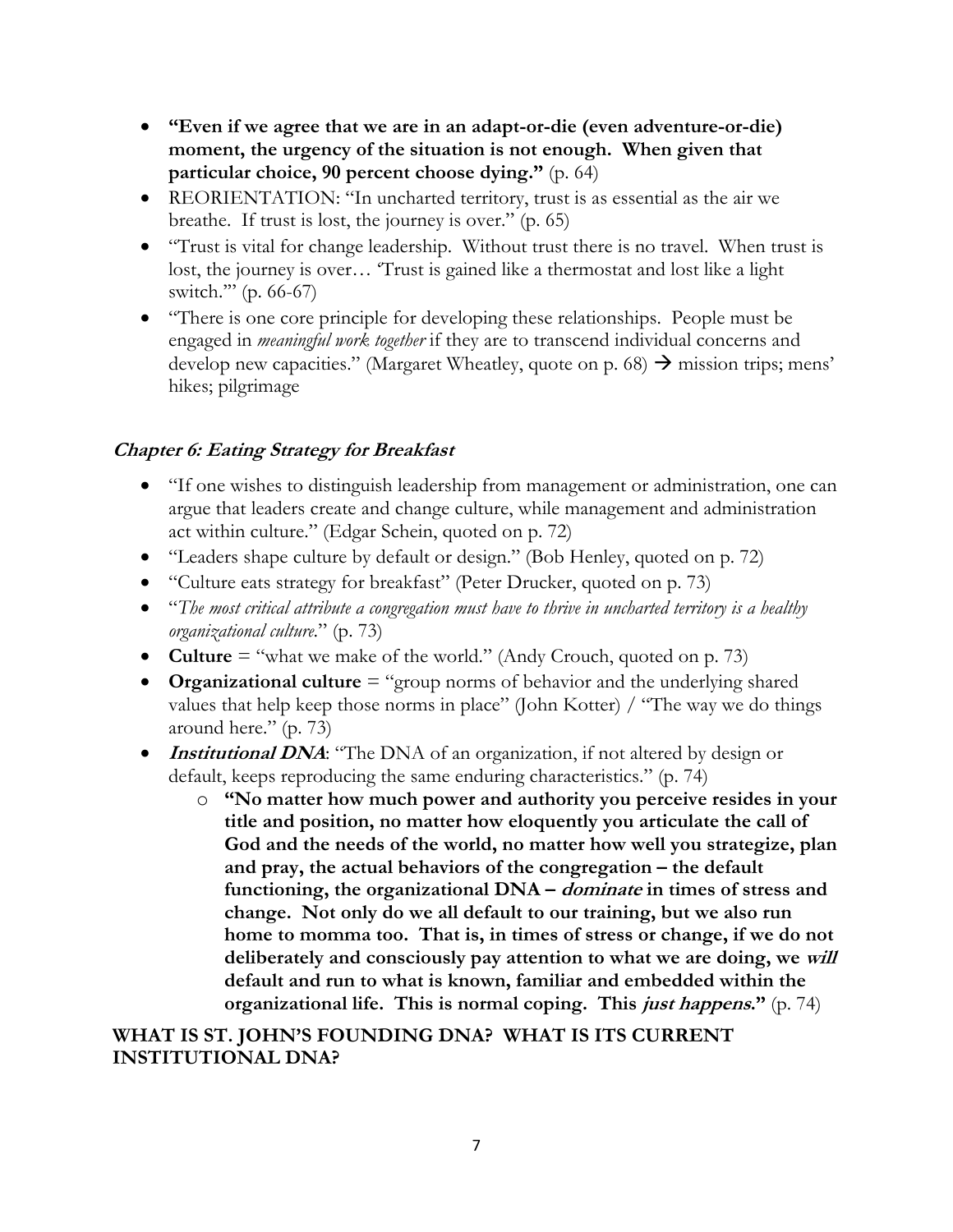- "A church culture built on meeting the needs of its members will struggle with implementing changes that depend on putting those self-interested needs aside." (p. 75)
- "Creating a healthy culture with the capacity to experiment, innovate, take risks and adapt is one of the primary preparatory tasks of a leader."

# **WHERE DO WE STAND AT ST. JOHN'S IN CREATING A HEALTHY CULTURE?**

- <sup>"A</sup> **HEALTHY CULTURE** is one where...
	- o 1. there is 'minimal politics and confusion,
	- o 2. high degrees of morale
	- o 3. and productivity, and
	- o 4. very low turnover among good employees.'"
	- o "If constancy is the hallmark of a trustworthy leader, then consistency is the hallmark of a trustworthy system." (p. 77)

## **\*\* EXCURSUS 4: Autopsy of a Deceased Church**

- "The *primary* work of technical leadership is clarifying and reinforcing shared values." (p. 78)
- **"Before leaders begin any transformational work, cultivating a healthy environment for aligned shared values to guide all decision making must be a priority. Indeed, the values must be truly shared."** (p. 79)
- "It is a great paradox that **love** is not only the key to establishing and maintaining a healthy culture but is also the critical ingredient for changing a culture." (p. 81)

## **\*\* EXCURSUS 5: Fight for the Brothers You Find**

#### **"Well, how do we change any DNA? Through sex.** You have to birth something new.<sup>\*</sup> (p. 82)  $\rightarrow$ **[CHURCH PLANTING!]**

• "You have to communicate that you really love them, or they will never let you close enough to them to take in the different perspective, experiences and vision that you bring. Right now, you know that you are disappointed in them, and they don't want to do anything but resist you." (p. 82) [autobiographical…unfortunately]

## **Chapter 7: Navigating the "Geography of Reality"**

- "Adaptive leadership is about 'letting go, learning as we go, and keeping going." (p. 88)
- Shedding light on **competing values**: Caring for long-time members vs. reaching out to the unchurched Excellence in ministry programs vs. increasing volunteer participation Giving pay raises to staff vs. bringing on a new hire Assuring control and unity vs. collaboration and innovation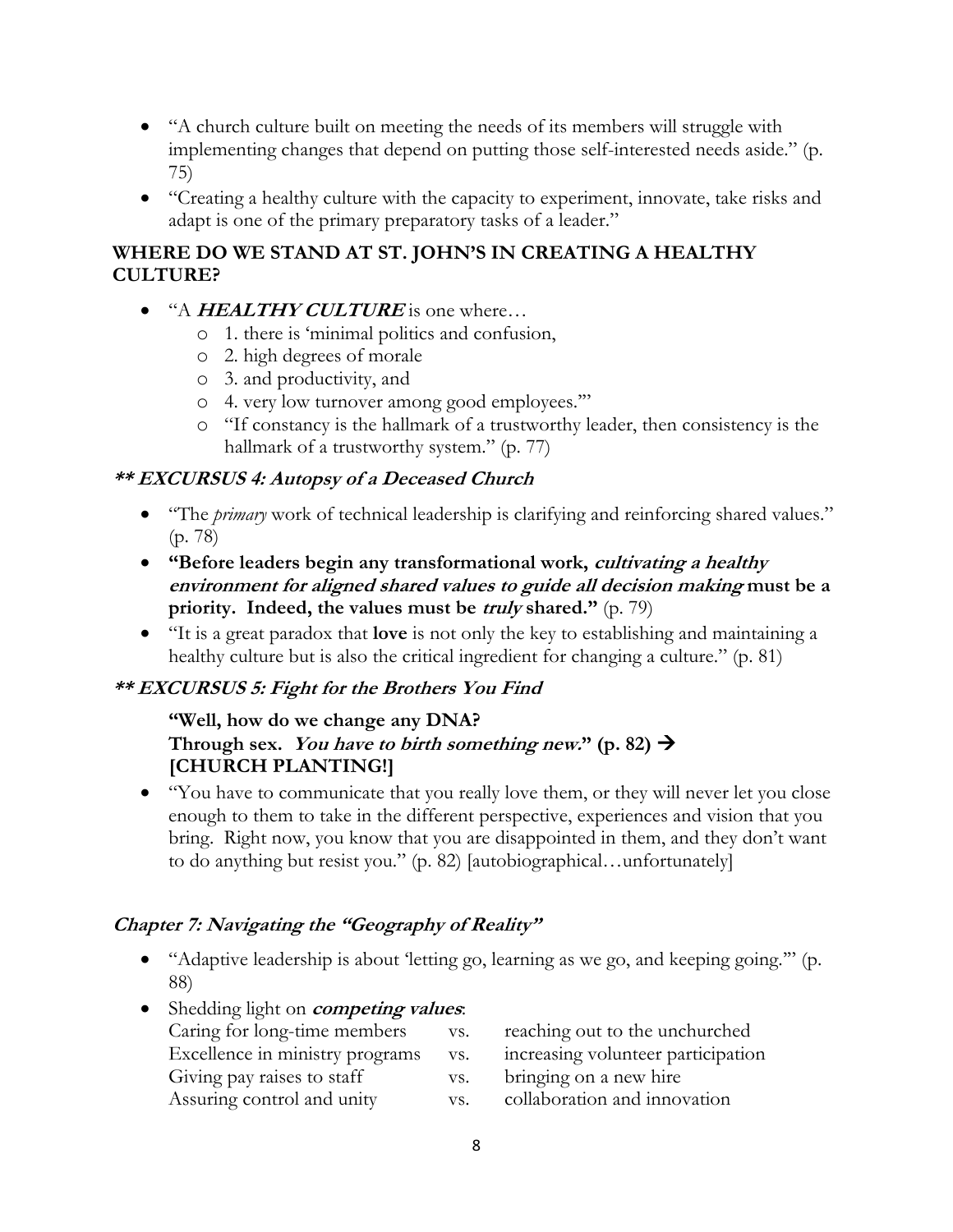# **WHAT ARE OUR COMPETING VALUES AT ST. JOHN'S?**

- **REORIENTATION: "When our old maps fail us, something within us dies. Replacing our paradigms is both deeply painful and absolutely critical."** (p. 93)
- "At the core of adaptive work is clarifying what is precious, elemental even essential – to the identity of an organization. The core ideology of any group functions as both a charter and an identity statement. *This is who we are*, we say. If we stop being about *this*, we stop being." (p. 94)
- Our moment of facing the unknown:

# **1. WHY DO WE EXIST AS A PARISH?**

# **2. WHAT WOULD BE LOST IN OUR COMMUNITY OR IN OUR WORLD IF ST. JOHN'S CEASED TO BE?**

# **3. WHAT PURPOSES AND PRINCIPLES MUST WE PROTECT AS CENTRAL TO OUR IDENTITY?**

# **4. WHAT ARE WE WILLING TO LET GO OF SO THE MISSION WILL CONTINUE?**

Adventure –

- Vows for The Community of Aidan and Hilda:
	- o *"God is calling you to leave behind everything that stops you setting sail in the ocean of God's love. You have heard the call of the Wild Goose, the untameable Spirit of God: be ready for the Spirit to lead you into the wild, windy or well-worn places in the knowledge that God will make them places of wonder and welcome."* (Ray Simpson, *St. Aidan's Way of Mission*, 2016, p. 30)

\* "At the heart of adaptive leadership is *learning*. To put it bluntly, *if you are not learning anything new, it is not adaptive work*." (p. 97)

# **Chapter 8: My Italian Grandfather Was Killing Me**

- REORIENTATION: "In a Christendom world [the past], vision was about seeing possibilities ahead and communicating excitement. In uncharted territory – where no one knows what's ahead – vision is about accurately seeing ourselves and defining reality." (p. 101)
- "The first responsibility of a leader is to define reality." (Max De Pree, quoted on p. 102)
- "Healthy growth is the result of a church's congruence with its code [DNA]; poor health is caused by incongruence." (Kevin Graham Ford, quoted on p. 104)
- Three key questions at the heart of adaptive work:
- **1. What DNA is essential and must be preserved?**
- **2. What DNA can be discarded?**... "People don't resist change per se. They resist loss."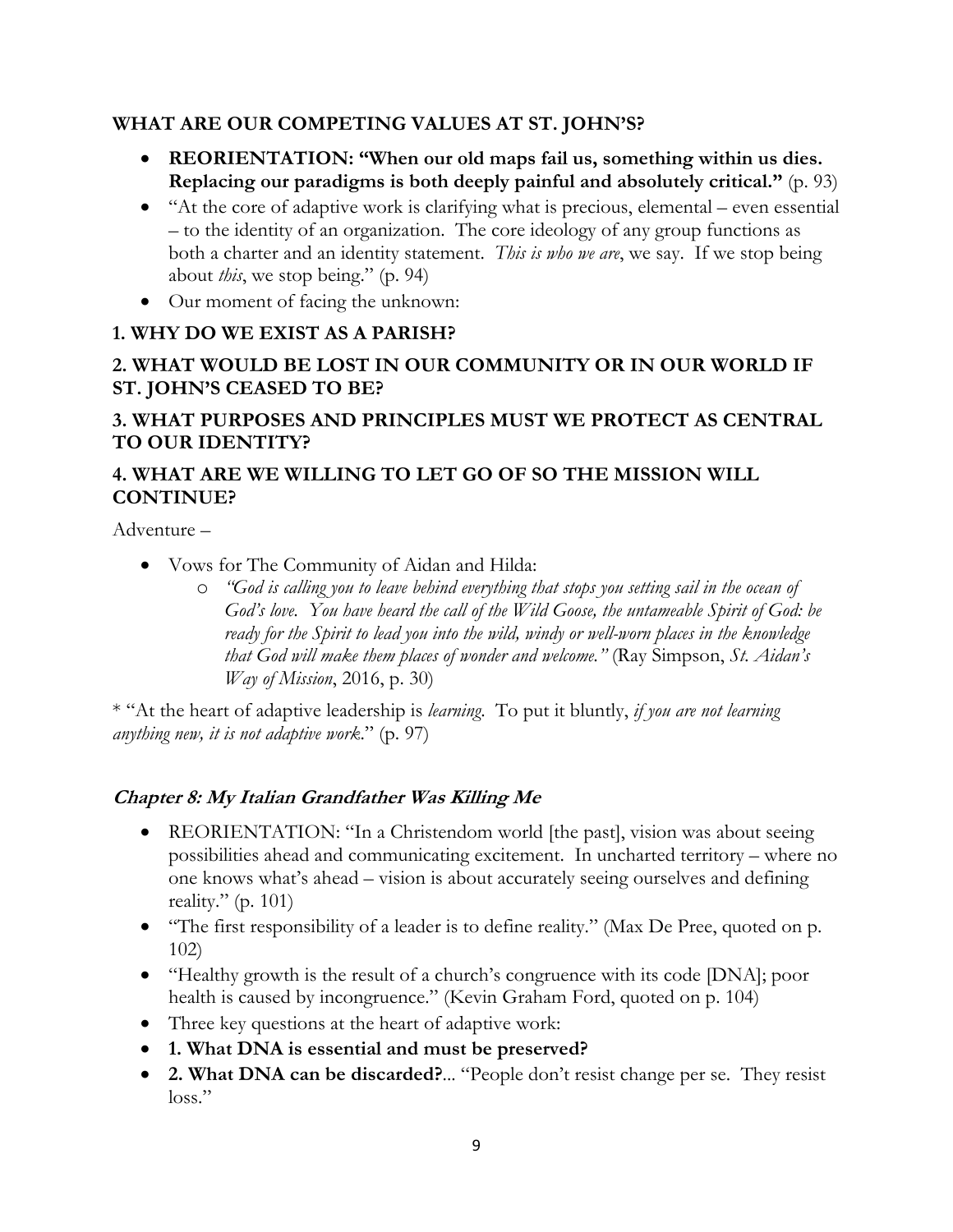• **3. What DNA needs to be created through experimentation?** (p. 106)

## **Chapter 9: Don't Just Do Something, Stand There…Then Do Something**

- "When what you are doing isn't working, there are two things you cannot do: 1. Do what you have already done, 2. Do nothing." (Kirk Kirlin, quoted on p. 108)
- "The key to surviving in a world filled with unknowns is keeping a constant posture of curiosity, awareness, and attention." (p. 108)
- **Adaptive Leadership**: "an iterative process involving three key activities: 1. Observing events and patterns around you; 2. Interpreting what you are observing (developing multiple hypotheses about what is really going on); and 3. Designing interventions based on the observations and interpretations to address the adaptive challenge you have identified." (Heifetz, et al, quoted on p. 111)
- REORIENTATION: "Leadership in the past meant coming up with solutions. Today it is learning how to ask new questions that we have been too scared, too busy, or too proud to ask." (p. 113)
- "Without question the hardest part of an adaptive learning process is to keep people from jumping to interventions too early. Again, the desire for the quick fix is really strong. But by the time a group takes the time to go through observations and interpretations, another tendency takes root: *the tendency to talk a problem to death*. Once a group starts talking it's sometimes difficult for them to move to this third stage of experimenting. Again, it's important to note that even beginning to *do* something is still about the *learning*. This adaptive process is iterative." (p. 120)
- "Interventions must not violate the code of the church. Be clear on what will never change before you start messing with stuff." (p. 120)
- "Interventions should start out modestly and playfully. The early experiments should not cost a lot of money disrupt the organization chart, upset the center of the church life too much or be taken too seriously yet. They should instead by opportunities to try some things and see how the system reacts." (p. 121)
- "Innovative interventions will always be resisted." (p. 121)
- **"Growth, transformation and adaptation always means loss. Change is loss. And even experimental changes signal loud and clear that change – and loss – is coming."** (p. 122)

## **Chapter 10: The Mission Trumps!**

- **"Leadership is disappointing your own people at a rate they can absorb."** (Heifetz & Linsky, quoted on p. 123)
	- o **"Disappointing people 'at a rate they can absorb' is a skill that requires nuance: Disappoint people too much and they give up on you, stop following you and may even turn on you. Don't disappoint them enough and you'll never lead them anywhere."** (p. 124)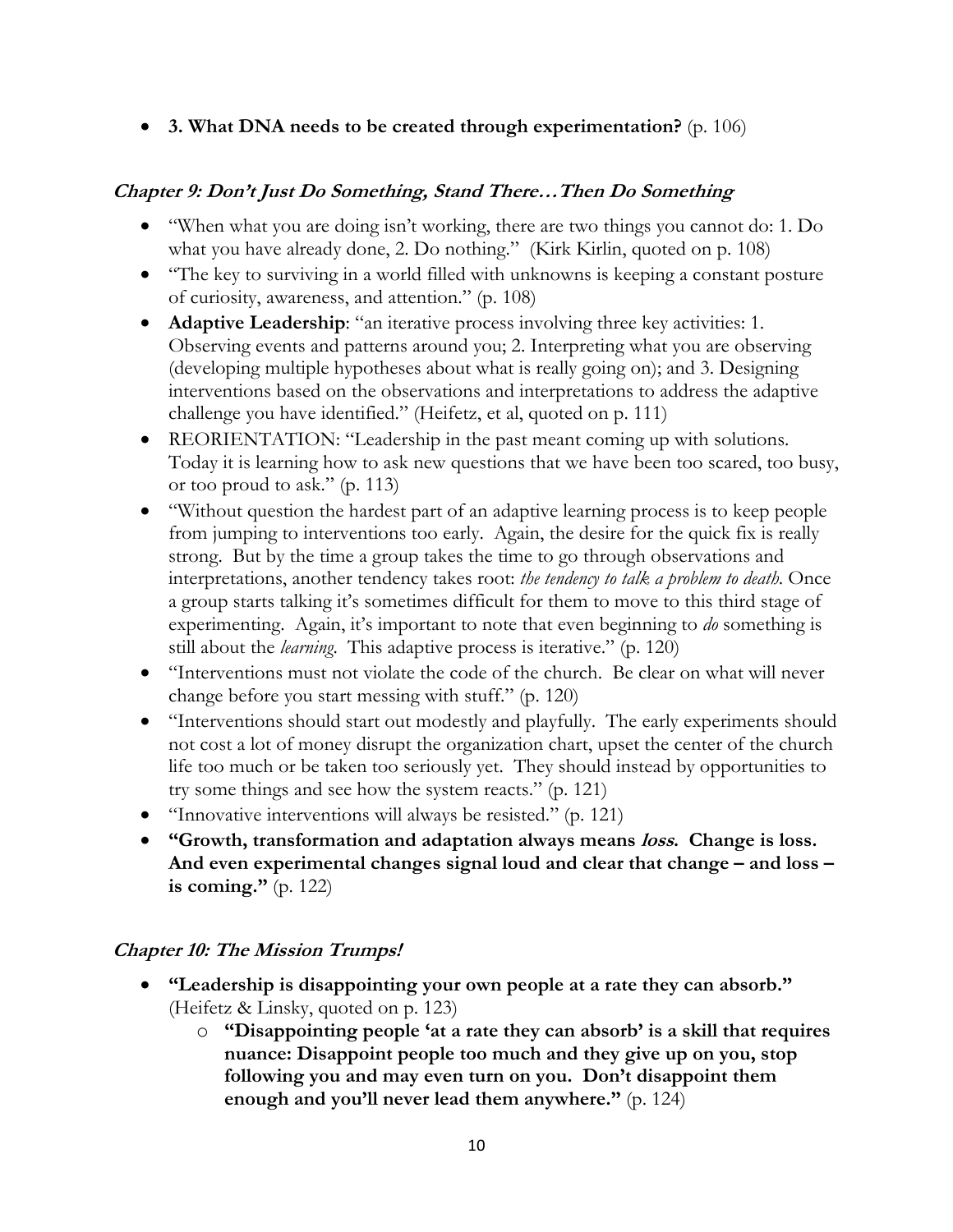- **"Deftly handling resistance and the disappointment that comes along with it so a community of people can accomplish a goal for the greater good is the core capacity of adaptive leadership."** (p. 124)
- "The mission trumps. Always. Every time. In every conflict. Not the pastor. Not the members of the church who pay the bills. Not those who scream the loudest or who are most in pain. No. In a healthy Christian ministry, the mission wins every argument." (p. 125)
- **"Mission sets the agenda; finance dictates the time-scale"** (Finney, p. 37)
- "Start with conviction, Stay calm, Stay connected, And stay the course."
- REORIENTATION: "There is perhaps no greater responsibility and no greater gift that leadership can give a group of people on a mission than to have the clearest, most defined mission possible." (p. 128)
- Mission-statement conviction:
	- o 1. What are we passionate about?
	- o 2. What do we have the potential to do better than anyone else?
	- o 3. What will pay the bills?
- "The leader in the system is committed to the mission when no one else is." (p. 131)

#### **Chapter 11: Take a Good Look in the Coffin**

- "Adaptive change stimulates resistance because it challenges people's habits, beliefs, and values. It asks them to take a loss, experience uncertainty, and **even express disloyalty to people and cultures.** Because adaptive change forces people to question and perhaps redefine aspects of their identity, it also challenges their sense of competence. Loss, disloyalty, and feeling incompetent: that's a lot to ask. No wonder people resist." (Heifetz & Linsky, quoted on p. 135)
- "The real challenge of leadership is not tactical or strategic but *emotional*." (p. 136)
- REORIENTATION: "When dealing with managing the present win-win solutions are the goal. But when leading adaptive change, win-win is usually lose-lose." (p. 137)
- "At the same time we are undergoing the adaptive shift that will help us to reframe and experiment with ways to address the challenge of a changing world *out there*, we have to attend to the resistance and sometimes even resentment among our own people who are experiencing the loss *in here*." (p. 139)
- "A leader's job is to regulate the heat. The leader is like the thermostat on the Crockpot, keeping enough heat in the system so things begin to change, but not enough that individual parts get scorched. When we are all so calm that we are comfortable, we don't want to go anywhere." (p. 140)
- "There are two forms of heat for bringing transformation: *urgency* and *anxiety*." (p. 140)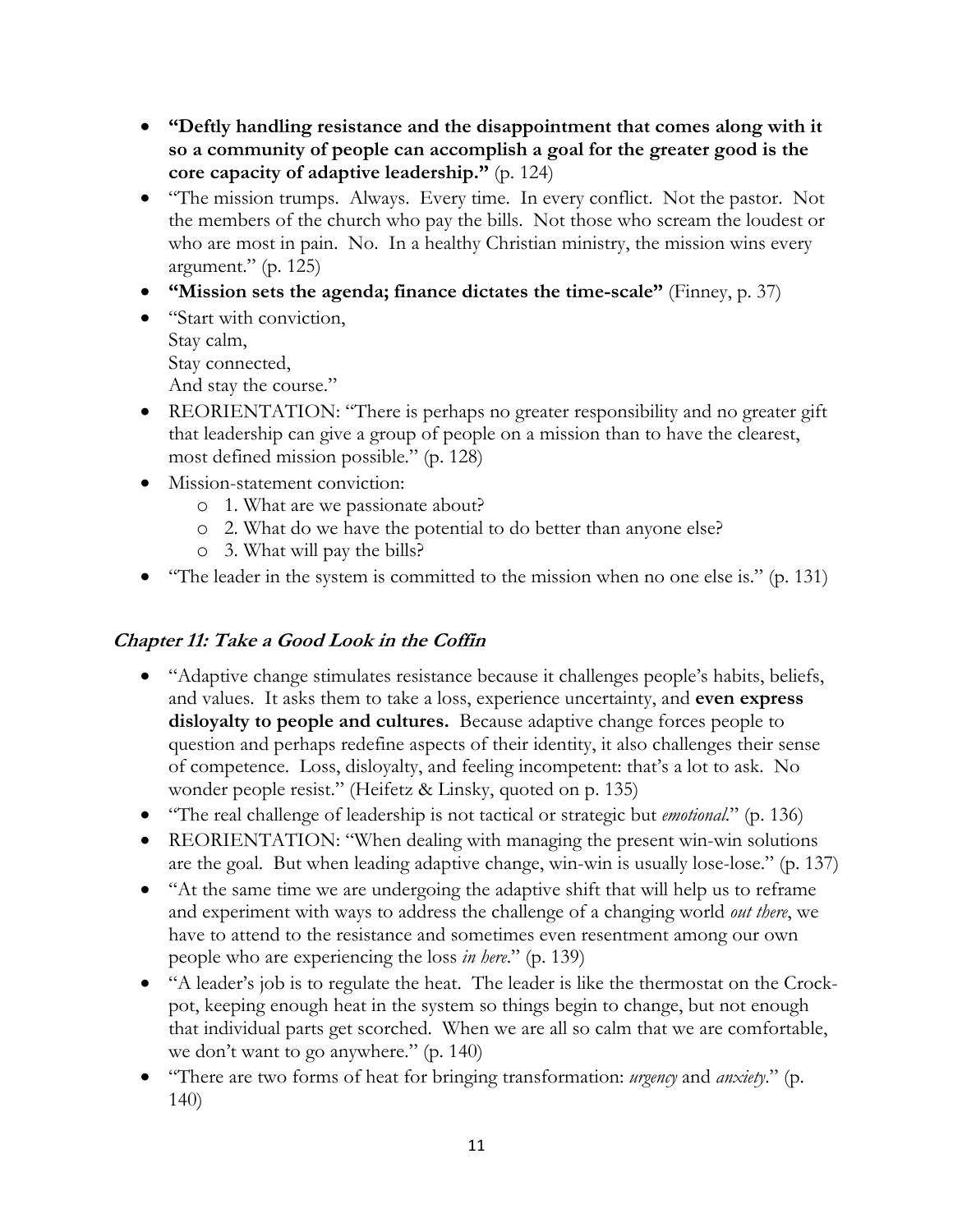- o 50% of "organizational transformation endeavors that fail do so because the leaders did not create an appropriate sense of 'true urgency.'…Whenever the urgent pushes out the important, we fall into a trap of feeling as if we are busy accomplishing something while we are running on a treadmill – getting exhausted but not going anywhere." (p. 141)
- Witness of pastor who said he knew his congregation needed transformation, but he couldn't do anything for 5 years because "all of our money and effort is going into leaving the denomination and taking our property with us." (p. 141)
- "True urgency... is centered on the passion and vision that comes from developing a clear conviction and mission. It is the urgency of seeing both the reality of the moment and the opportunity God has given. It is, ideally, the constant urgency that comes when the church leaders neither shield the congregation from reality…nor fail to call them to the shared mission God has put before them. When we keep our deepest purpose/mission/vision as our true urgency, it should not wax and wane; it should remain the central root of urgency around which we regulate the heat of peripheral issues." (p. 142)
- "Often when a leader shares a dream, the organization begins to wrestle with their untapped potential, the demands of change and the realization that they are being led forward." (p. 143)
- "Chronic anxiety is present when the threats of the past continue to hold power even though the system is no longer in danger."  $\rightarrow$  story of picking up my children from school /for St. John's  $\rightarrow$  we're just poor farmers that can't afford anything and have no status in diocese/world
- "People who are overly or chronically anxious don't make good decisions"  $\rightarrow$  we are called to be a non-anxious presence during anxious times
- **"This is the delicate work of adaptive leadership. We need our people feeling the urgency and healthy anxiety enough to overcome complacency and move. At the same time we need our people to calm down enough to get beyond technical fixes, false urgency and work-avoidance scrambling."** (p. 147)
- Red Zone vs. Blue Zone (p. 148)
- To lead means to have some command of our own anxiety and some capacity not to let other people's anxiety contaminate us; that is, not to allow their anxiety to affect our thinking, actions, and decisions." (p. 148)

## **REORIENTATION RECAP**

- You were trained for a world that is disappearing
- If you can adapt and adventure, you can thrive
- But you must let go, learn as you go, and keep going not matter what
- In a Christendom world, speaking *was* leading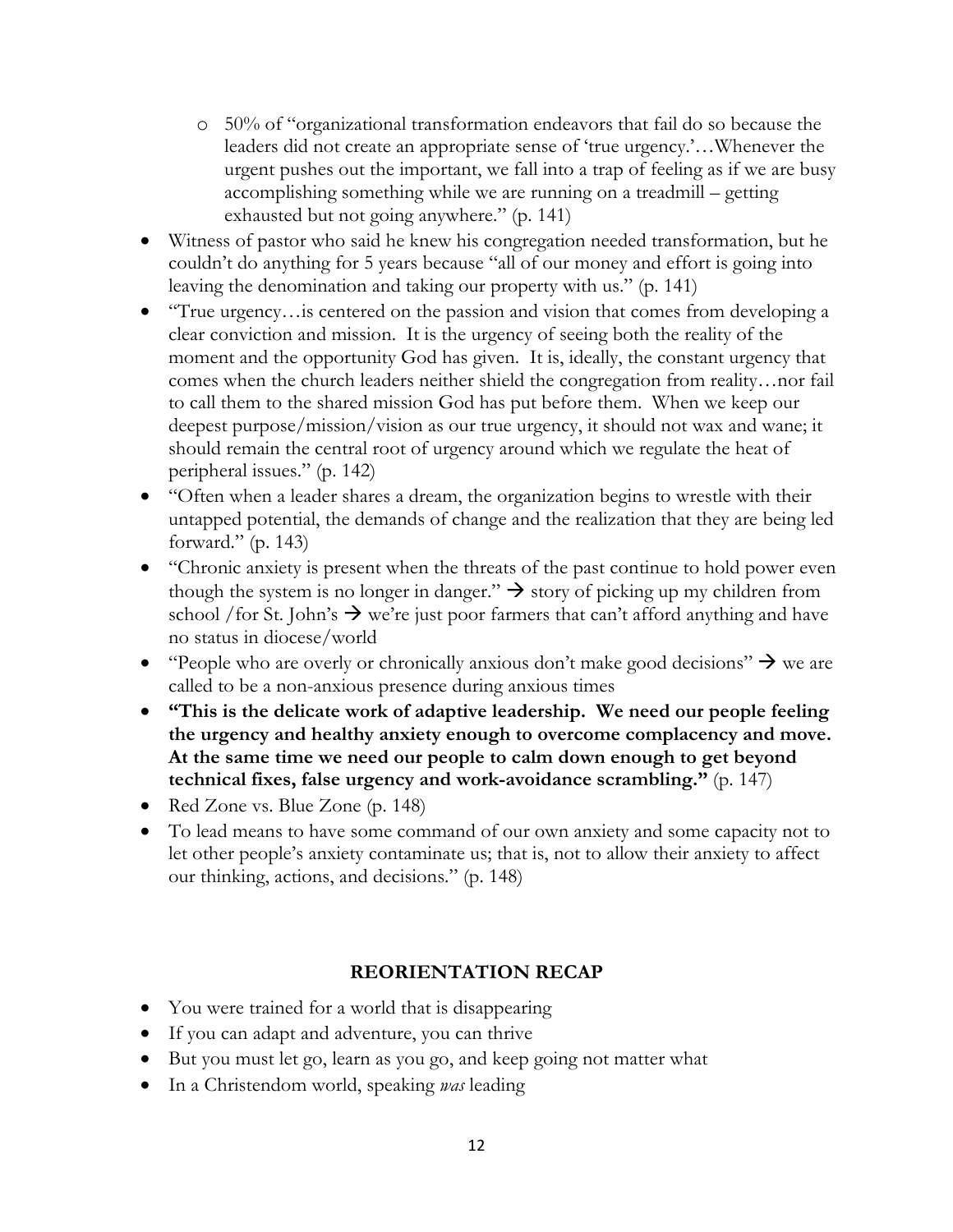- In a post-Christendom world, leading is multidimensional: apostolic, relational, and adaptive
- Before people will follow you off the map, gain the credibility that comes from demonstrating competence on the map
- In uncharted territory, trust is as essential as the air we breathe
- It trust is lost, the journey is over
- When our old maps fail us, something within us dies
- Replacing our paradigms is both deeply painful and absolutely critical.
- In a Christendom world, vision was seeing possibilities ahead and communicating excitement
- In uncharted territory, vision is accurately seeing ourselves and defining reality
- Leadership in the past meant coming up with solutions
- Today leadership is learning how to ask new questions we have been too scared , too busy, or too proud to ask
- There is no greater gift that leadership can give a group of people on a mission that to have the clearest, most defined mission possible
- When dealing with managing the present, win-win solutions are the goal
- But when leading adaptive change, win-win is usually lose-lose
- In uncharted territory, visionary leadership is more likely going to come from a Corps of Discovery while the board manages the ongoing health of the organization
- In uncharted territory, where changes occur so rapidly, leaders cannot assume success until after they have weathered the sabotage that naturally follows
- Those who had neither power nor privilege in the Christendom world are the trustworthy guides and necessary leaders when we go off the map
- Those without power or privilege are not going into uncharted territory. They are at home
- Exploration teaches us to see the familiar through a new frame and demands that we become our best selves
- Uncharted leadership is absolutely dependent on the leader's own ongoing exploration, learning, and transformation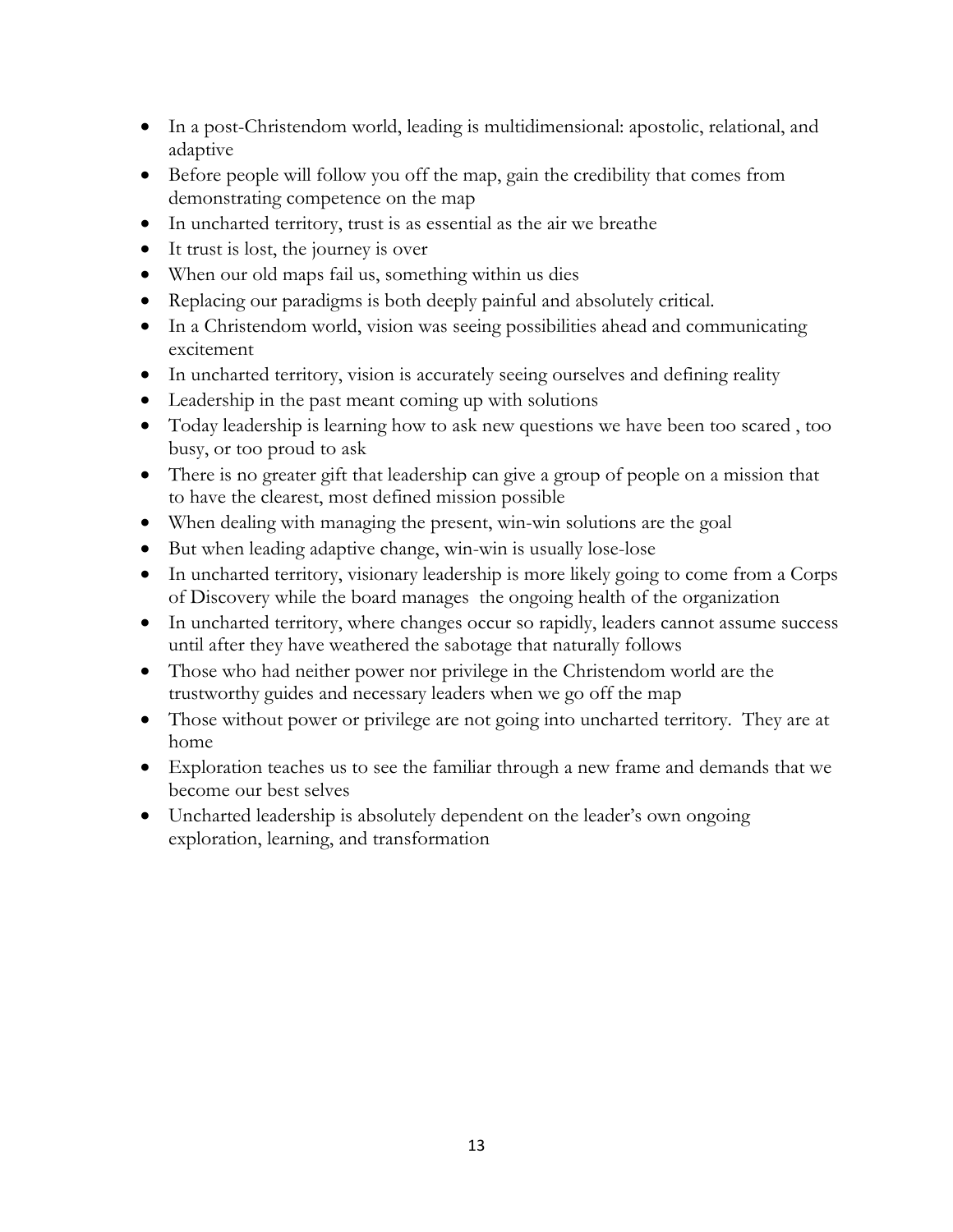"…Christian leaders function almost constantly in dual relationships. For the pastor, the church that pays the salary (and in most cases, not all that well) also asks the pastor's family for tithes and offerings to contribute to the budget (with the expectation that we will be role models of faithfulness and generosity). The staff they hire also ministers to their families and friends. The youth director under review and facing dismissal for not meeting expectations is the beloved mentor to the pastor's own teenage son (and is bringing his new fiancé to dinner, too!). The choir member upset about the change in the worship direction is the biggest giver to the church. The beloved Sunday School teacher who is like a grandmother to a whole generation of children is showing signs of dementia and poses a potential risk to the children she loves.

## **Chapter 12: Gus and Hal Go to Church**

- "Leaders are lauded for their boldness and creativity, and then in the very same breath shouted down for suggesting that the change effort will require each of us to change personally." (p. 155)
- "After finding a missional conviction and regulating the heat, to bring change we must *enact relationally*." (p. 156)
- Everybody has a constituency...and everybody wants to be a hero of their constituency (p. 158)…
- But, THE FIRST COMMITMENT OF VESTRY PERSONS IS TO THE WHOLE CHURCH (p. 158)
- **African proverb: "If you want to quickly, go alone; if you want to go far, go together."**
- Six different Teams we need to attend to in order to bring about change:
	- o 1. Allies = "anyone who is convinced of the mission and is committed to seeing it fulfilled"; "allies are INSIDE the system…*aligned and in agreement*" (p. 158)
	- $\circ$  2. Confidantes = a person who cares "more about you that they do the mission." OUTSIDE the system. (p. 159)
		- § "Remember: in a healthy organization the mission trumps, even their friendship"  $\rightarrow$  a real obstacle for a generational family church
	- o 3. Opponents = "…Those who are against the particular change initiative" (p. 161)
	- o 4. Senior Authorities = Vestry… "stay connected…stay in relationship and close proximity with those above you." (p. 161)
	- o 5. Casualties = "**In any transformation leadership effort there will be casualties**…the leader is the one who *assumes the responsibility for these inevitable casualties"* (p. 162)
	- o 6. Dissenters = "The early naysayers are the canary in the coal mine. They will help you see how opposition will take form and will raise the arguments that eventually will come to full volume. Dissenters have the uncanny capacity for asking the tough question that you have been unwilling to face up to yourself or that others have been unwilling to raise." (p. 163)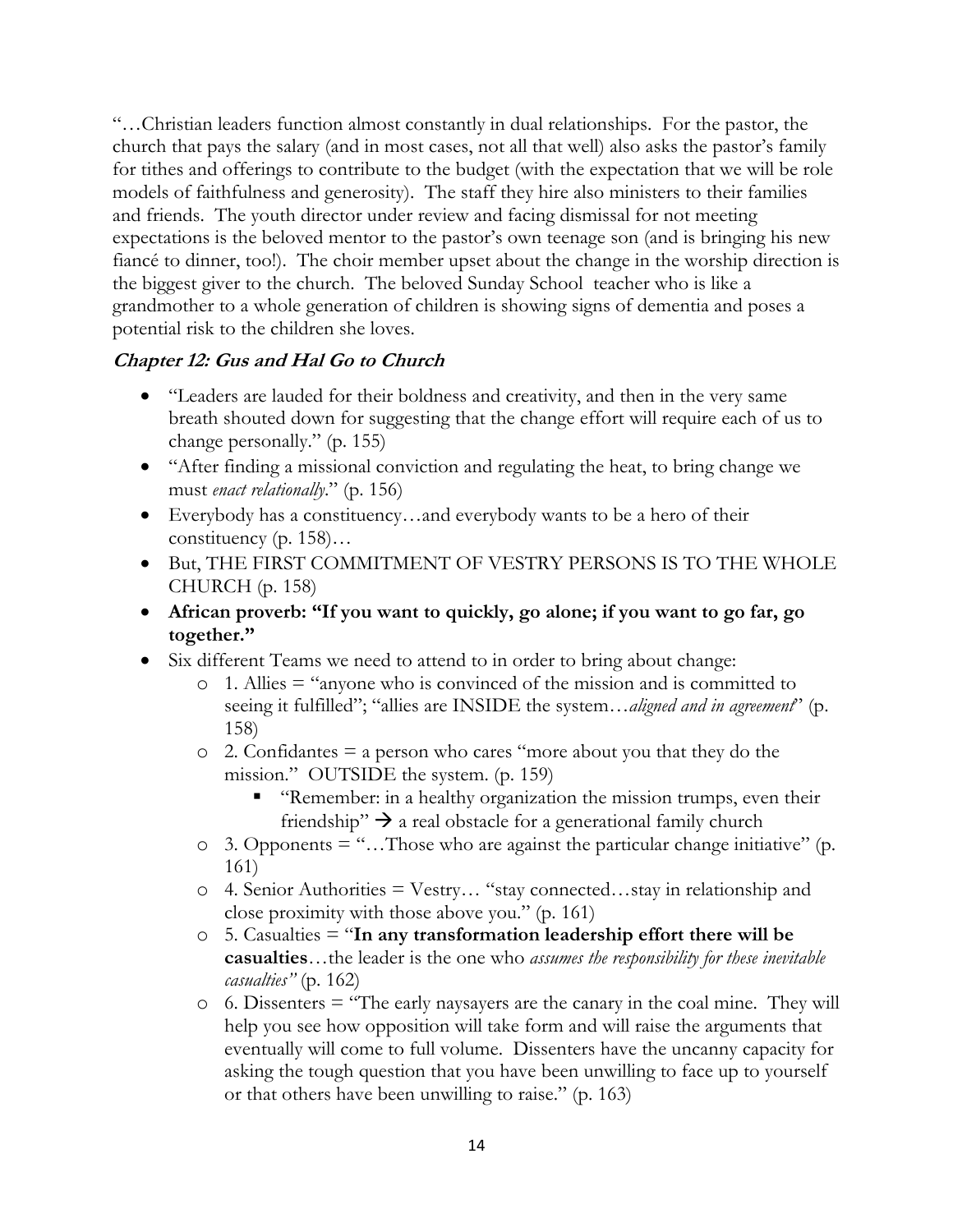- "Every visionary leader needs both a group to keep attending to the necessary work and a team to lead the transformation of the organizational culture. And while they may be one and the same in some circumstances, a great idea needs at least *two* groups of people to see it through: the *maintaining mission group* and the *transformation team*." (p. 165)
- REORIENTATION: "In a Christendom world, visionary management usually comes from the board of directors. In the uncharted world of post-Christendom transformation, leadership will more likely come from a small Corps of Discovery who serve as a transformation team while the board manages the health of the organization currently." (p. 165)

#### o **WHO ARE THE TRANSFORMATION TEAM AT ST. JOHN'S?**

- Intentional Actions:
	- o 1. Give the work back to the people who most care about it
	- o 2. Engage the mature and motivated
	- o 3. Stay connected to your critics
	- o 4. Expect sabotage

#### **Chapter 13: Et Tu, Church? – Sabotage and Staying the Course**

- "It is only after having first brought about a change and then subsequently endured the resultant sabotage that the leader can feel truly successful." (Edwin Friedman, quoted on p. 170)
- **"To lead you must be able to disappoint your own people. But, even doing so well ('at a rate they can absorb') does not preclude them turning on you. In fact, when you disappoint your own people, they will turn on you."** (p. 173)
- REORIENTATION: "When on the map, leaders could assume that once an affirmative vote was made, the challenge of bringing change was finished. In uncharted territory, where changes occur so rapidly, leaders cannot assume success until after they have weathered the sabotage that naturally follows." (p. 175)
- "**Sabotage** is natural. It's normal. It's part and parcel of the systemic process of leadership…Saboteurs are usually doing nothing but unconsciously supporting the status quo. They are protecting the system and keeping it in place…Many who sabotage you will even claim that they are doing you a favor by doing so. Friedman describes these 'peace-mongers' as 'highly anxious risk-avoiders' who are 'more concerned with good feelings than progress' and consistently prefer the peaceful status quo over the turbulence of change – **even if change is necessary**." (p. 174)
	- o 1. *Expect sabotage* "Remember, all change, even necessary change, brings loss. Loss heightens anxiety, and anxiety can lead people to do things that even hours before they wouldn't have considered. Expecting sabotage enables us to stay calm when it comes." (p. 175)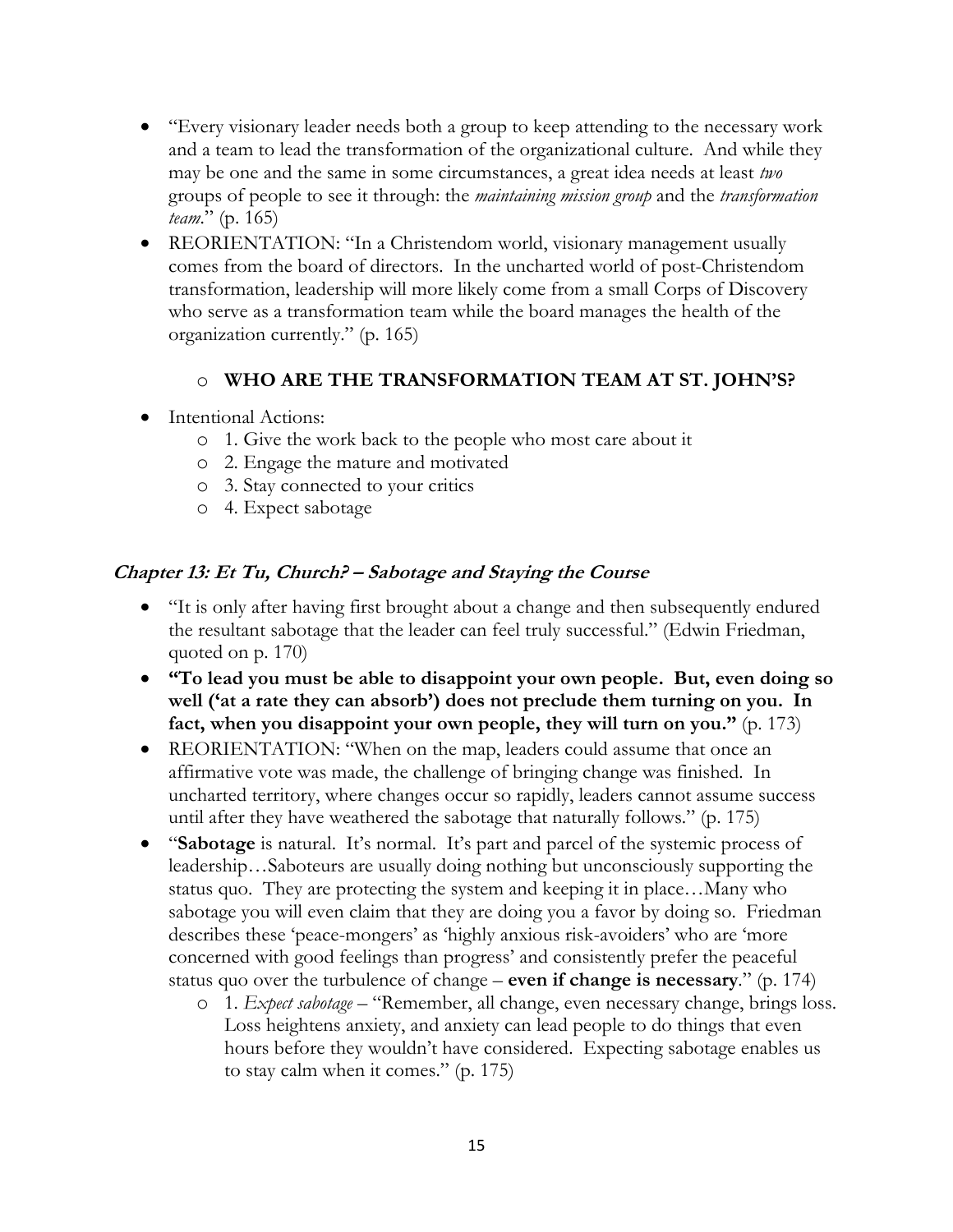- o 2. "*Embrace sabotage as a normal part of an organizational life*. Even the saboteurs aren't really to blame. Systems like stability." (p. 175)
- o 3. "*Don't take it personally*. The people following you may be shooting you in the back, but it's really not you that they are sabotaging, it's your role as leader. They are sabotaging the change you are bringing."
- o 4. *Focus your attention on the emotionally strong, not the saboteurs*. We are so focused on quieting critics, appeasing or answering our accusers and shielding ourselves from the friendly fire that is often knocks us off course." (p. 176)
- **"The art of leadership is helping the system override the instinct to selfpreservation and replace it with a new organizational instinct to be curious about and open to the terrifying discomfort of asking, Could God be up to something here?"** (p. 175)
- [Apollo 13 film clip  $\rightarrow$  make a new air filter out of what you've got on board]
- "If you as a leader can stay calm and connected, you get the opportunity to help others in the system work through their own sabotaging instincts so the system can begin to change, and possibly the saboteurs will become leaders themselves." (p. 178)
- Blue Zone Decisions: Staying the Course Amidst Sabotage
	- o (Remember: Red Zone decisions are "all about me")
	- o What furthers the mission?
	- o What principles are at stake here?
	- o What values are we expressing?
	- o What pain must we endure?
	- o How will we support those who are experiencing loss?
	- o **"Perhaps the hardest truth to swallow for most Christian leaders trying to lead change is this: You must choose principles over personal need."** (p. 179)
- **JESUS' OWN ACTIONS CHALLENGE ANY TEMPTATION TO USE BIBLICAL RATIONALE TO SUPPORT LITTLE MORE THAN WELL-MEANING DYSFUNCTION, FEAR, AND FAILURES OF NERVE."** (p. 180)
- **Failure of Nerve** = leaders' tendency to 'adapt to immaturity.'" (p. 181)
- In the face of opposition and sabotage, leaders (p. 181-182)...
	- o 1. Must act decisively
	- o 2. Continue to calmly stand on conviction in the face of it
	- o 3. Inspire
	- o 4. Must not act alone…for a leader to become a leader, someone must follow
- "The paradox of transformational leaders is that the very conviction that causes a leader to be willing to 'disappoint you own followers at a rate they can absorb' is what ultimately – when handled well – wins 'your own followers' to join you in the cause." (p. 183)

# **Chapter 14: How a Nursing Mother Saved America**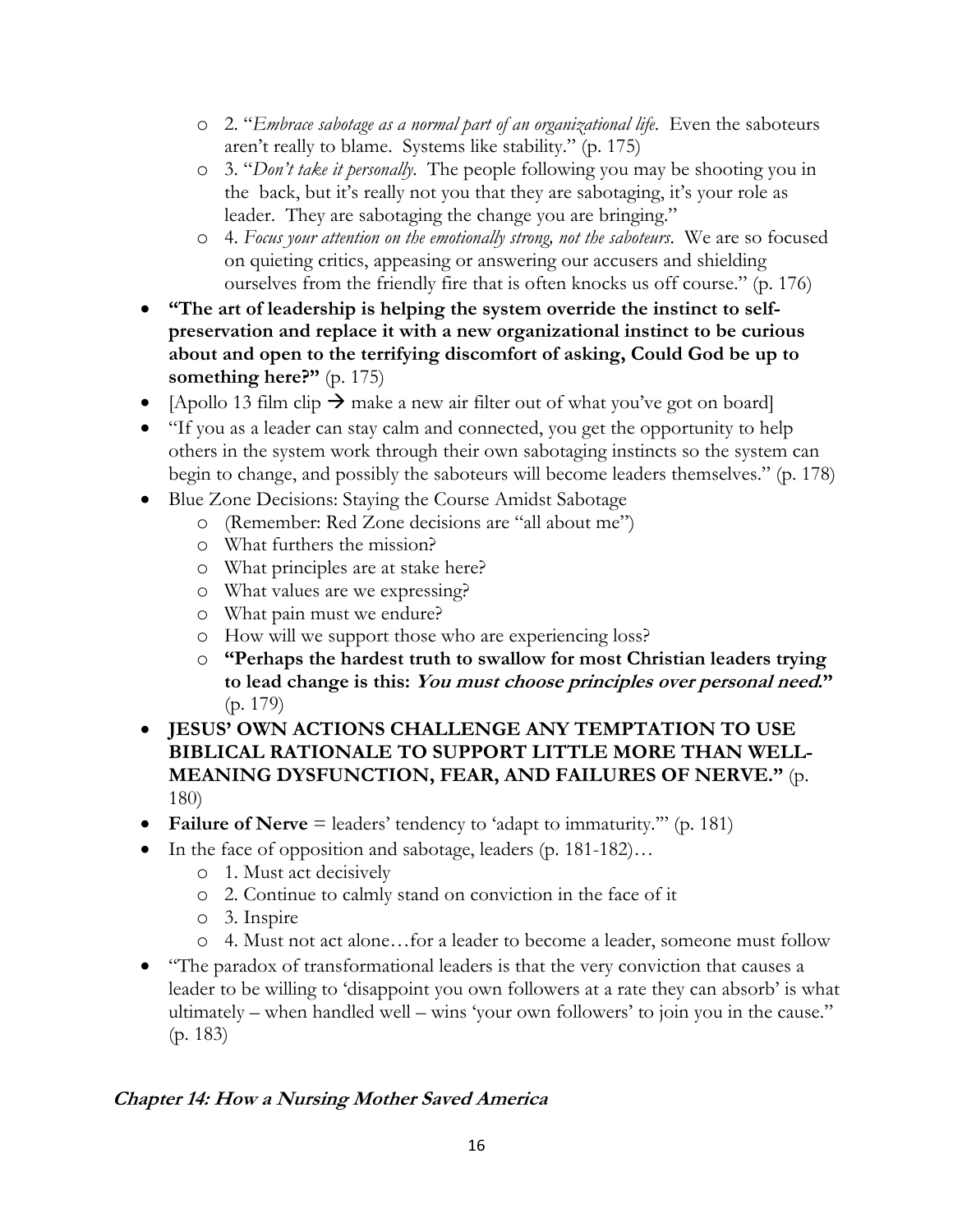- REORIENTATION: "Those who had neither power nor privilege in the Christendom world are the trustworthy guides and necessary leaders when we get off the map. They are not going into uncharted territory. They are at home." (p. 191)
- "The future is already here; it is just on the margins." (p. 191)
- "A church bred under the protection of the state is not trained to fend for itself on the streets. So when the state and society withdraw their special favor towards the palace-trained church, it gets a very rude awakening. Disorienting and painful, it can lead to despair, anger and denial." (p. 193)
- "People can meet God within their cultural context, but in order to follow God, they must cross into other cultures because that's what Jesus did in the incarnation and on the cross. Discipleship is cross-cultural." (p. 194)
- "Men talk about building trust, women talk about building community." (p. 201)

# **Chapter 15: The End of Our Exploring**

- "We shall not cease from exploration" And the end of all exploring Will be to arrive where we started And know the place for the first time
- REORIENTATION: "Exploration teaches us to see the familiar through a new frame. Exploration brings differentiation. Exploration requires us to become expert experimenters. Exploration demands our best selves." (p. 206)
- Common characteristics of 'imaginative gridlock':
	- o 1. An unending treadmill of trying harder
	- o 2. Looking for answers rather than reframing questions ["Hallmark of a truly great leader"]
	- o 3. Either/or thinking that creates false dichotomies
- "Perhaps this spirit of exploration this adventure-or-die attitude is the great gift uncharted leaders can give to the church in a post-Christendom world." (p. 207)
- Differentiation "You must bring yourself to your role, but you are not your role…There must be a healthy separation of role and self to be a healthy, functioning leader in a healthy organizational system." (p. 211)
- "...It is worth noting that most leaders are at their best when facing a challenge, and that the desire for safety and security can lead us into the most insecure, indeed, precarious personal positions." [David & Bathsheba] (p. 215)
- REORIENTATION: "While on-the-map leaders are praised for being experts who have it all together, uncharted transformational leadership is absolutely dependent on the leader's own ongoing exploration, learning and transformation" (p. 215)
- In order to lead change in a changing world, "requires that leaders are first and foremost committed to their ongoing transformation. In a changing world, the leader must be continually committed to ongoing personal change, to develop new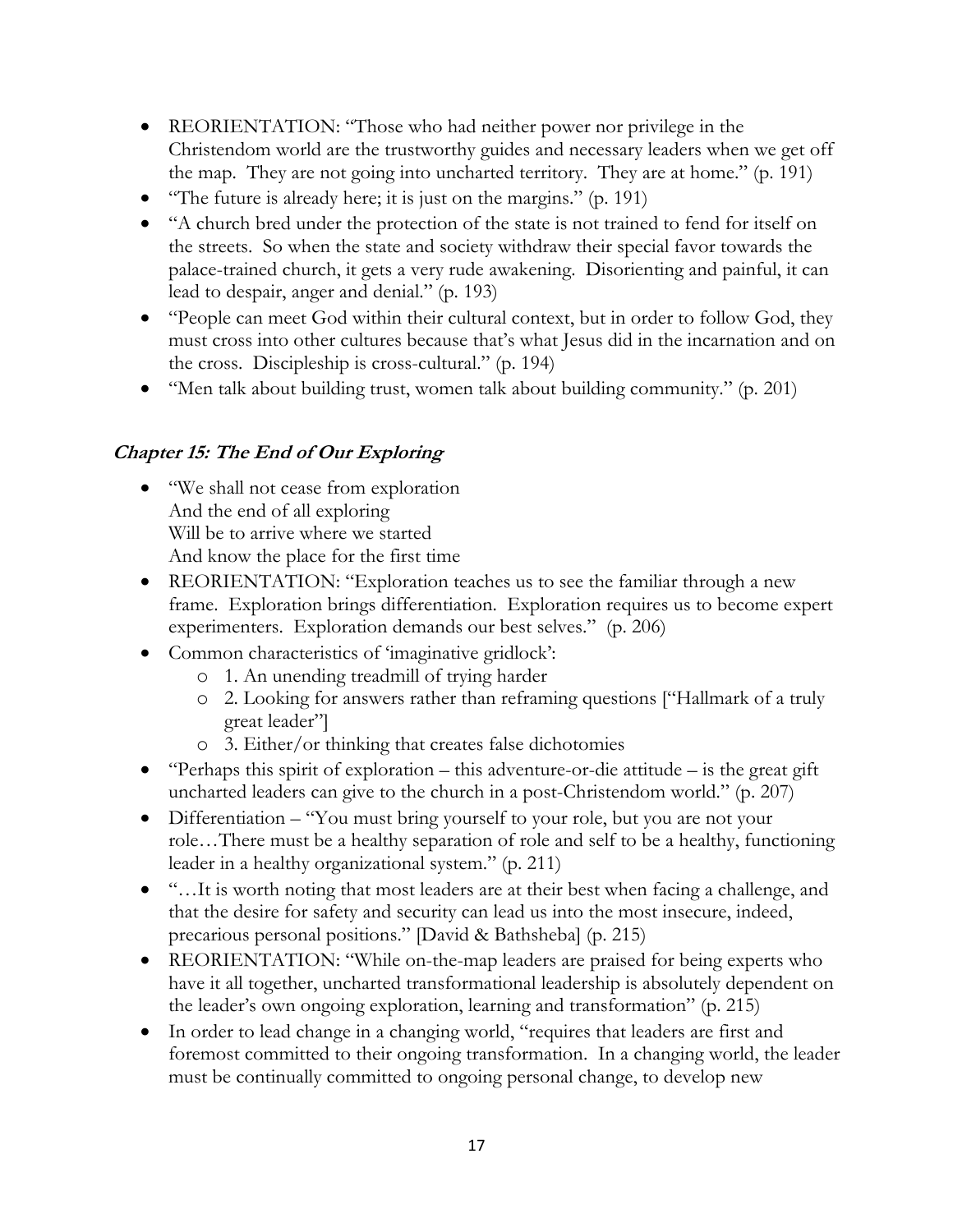capacities, to be continually transformed in ways that enable the organization's larger transformation." (p. 216)

- "Leaders thrust off the map in a rapidly changing world must trust that God is taking us into uncharted territory to extend the healing, justice, and loving rule of God to all the world, *and at the same time* to transform *us*."
- "If we want the organizations and communities we serve to thrive, focus on what God needs to do in you, change in you, makeover in you so He can use you in His mission. Focus on how you need to grow in technical competence, relational congruence, and adaptive capacity, and especially focus on what you need to leave behind, let go and even let die so your church can become more and more effective at fulfilling its part in God's mission. Don't focus on whether your church is dying; keep your focus on being transformed into the leader God can use to transform His people for His mission." (p. 217)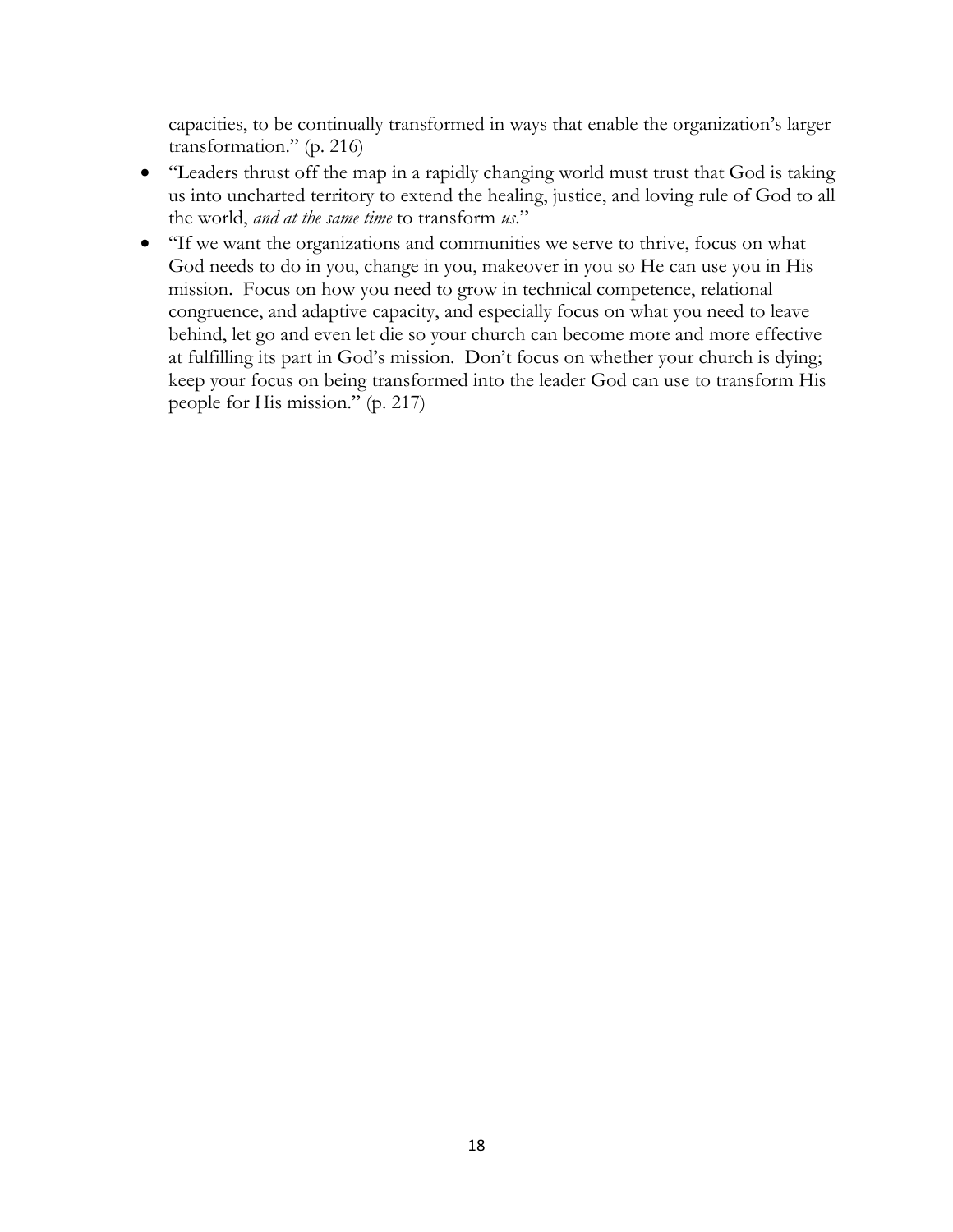The church wants us to be both professional and personal." (p. 221)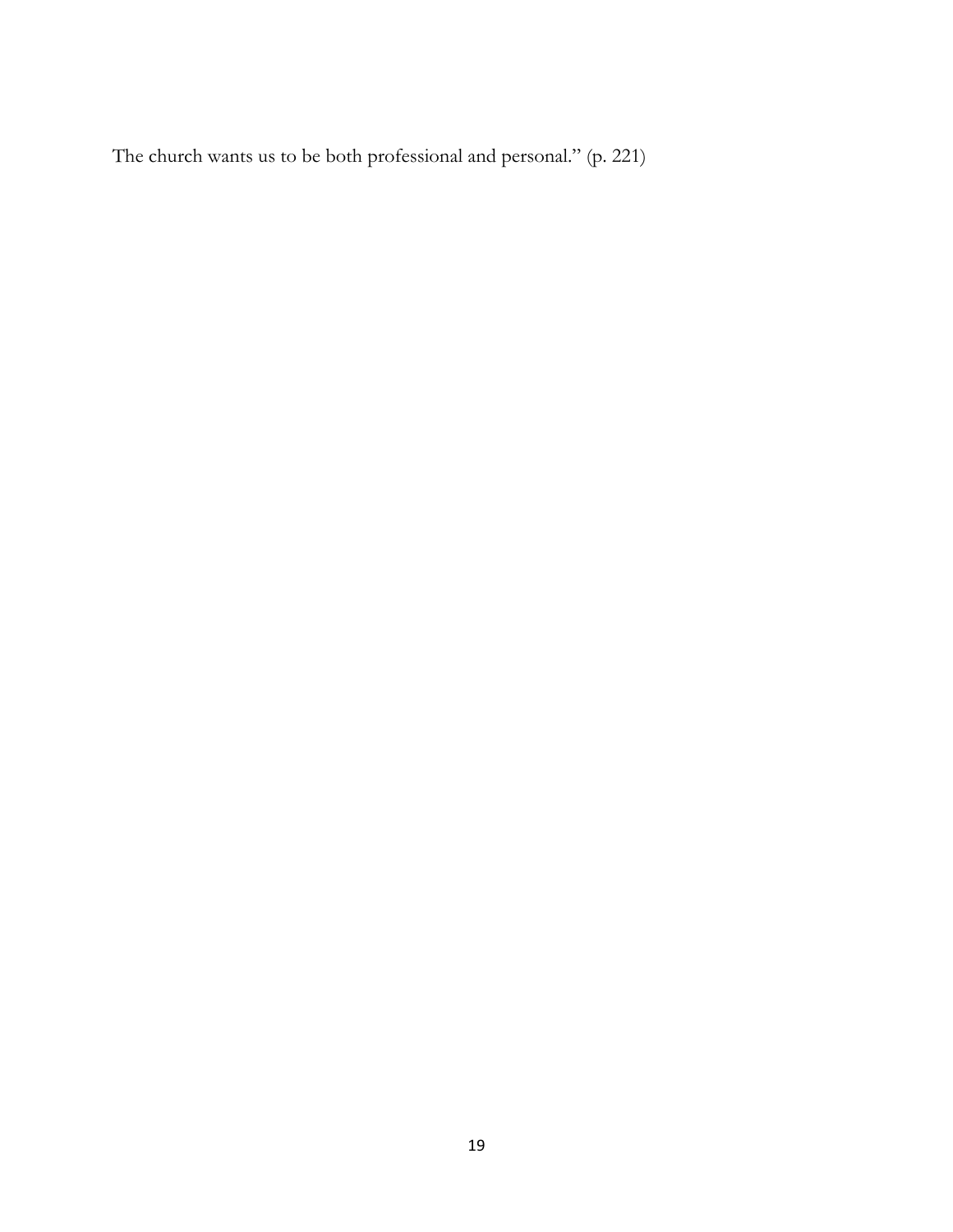## **The Consequences of Not Going into the Promised Land…**

#### **Joshua 13 – The Spies in The Promised Land**

**13** The LORD spoke to Moses, saying, **<sup>2</sup>** "Send men to spy out the land of Canaan, which I am giving to the people of Israel. From each tribe of their fathers you shall send a man, every one a chief among them." **<sup>3</sup>** So Moses sent them from the wilderness of Paran, according to the command of the LORD, all of them men who were heads of the people of Israel…

**<sup>17</sup>** Moses sent them to spy out the land of Canaan and said to them, "Go up into the Negeb and go up into the hill country, **<sup>18</sup>** and see what the land is, and whether the people who dwell in it are strong or weak, whether they are few or many, **<sup>19</sup>** and whether the land that they dwell in is good or bad, and whether the cities that they dwell in are camps or strongholds, **<sup>20</sup>** and whether the land is rich or poor, and whether there are trees in it or not. Be of good courage and bring some of the fruit of the land." Now the time was the season of the first ripe grapes.

**<sup>21</sup>** So they went up and spied out the land from the wilderness of Zin to Rehob, near Lebohamath. **<sup>22</sup>** They went up into the Negeb and came to Hebron. Ahiman, Sheshai, and Talmai, the descendants of Anak, were there. (Hebron was built seven years before Zoan in Egypt.) **<sup>23</sup>**And they came to the Valley of Eshcol and cut down from there a branch with a single cluster of grapes, and they carried it on a pole between two of them; they also brought some pomegranates and figs. <sup>24</sup> That place was called the Valley of Eshcol,<sup>[a]</sup> because of the cluster that the people of Israel cut down from there.

**<sup>25</sup>**At the end of forty days they returned from spying out the land. **<sup>26</sup>**And they came to Moses and Aaron and to all the congregation of the people of Israel in the wilderness of Paran, at Kadesh. They brought back word to them and to all the congregation, and showed them the fruit of the land. **<sup>27</sup>**And they told him, "We came to the land to which you sent us. It flows with milk and honey, and this is its fruit. **<sup>28</sup>** However, the people who dwell in the land are strong, and the cities are fortified and very large. And besides, we saw the descendants of Anak there. <sup>29</sup> The Amalekites dwell in the land of the Negeb. The Hittites, the Jebusites, and the Amorites dwell in the hill country. And the Canaanites dwell by the sea, and along the Jordan."

**<sup>30</sup>** But Caleb quieted the people before Moses and said, "Let us go up at once and occupy it, for we are well able to overcome it." **<sup>31</sup>** Then the men who had gone up with him said, "We are not able to go up against the people, for they are stronger than we are." **<sup>32</sup>** So they brought to the people of Israel a bad report of the land that they had spied out, saying, "The land, through which we have gone to spy it out, is a land that devours its inhabitants, and all the people that we saw in it are of great height. **<sup>33</sup>**And there we saw the Nephilim (the sons of Anak, who come from the Nephilim), and we seemed to ourselves like grasshoppers, and so we seemed to them."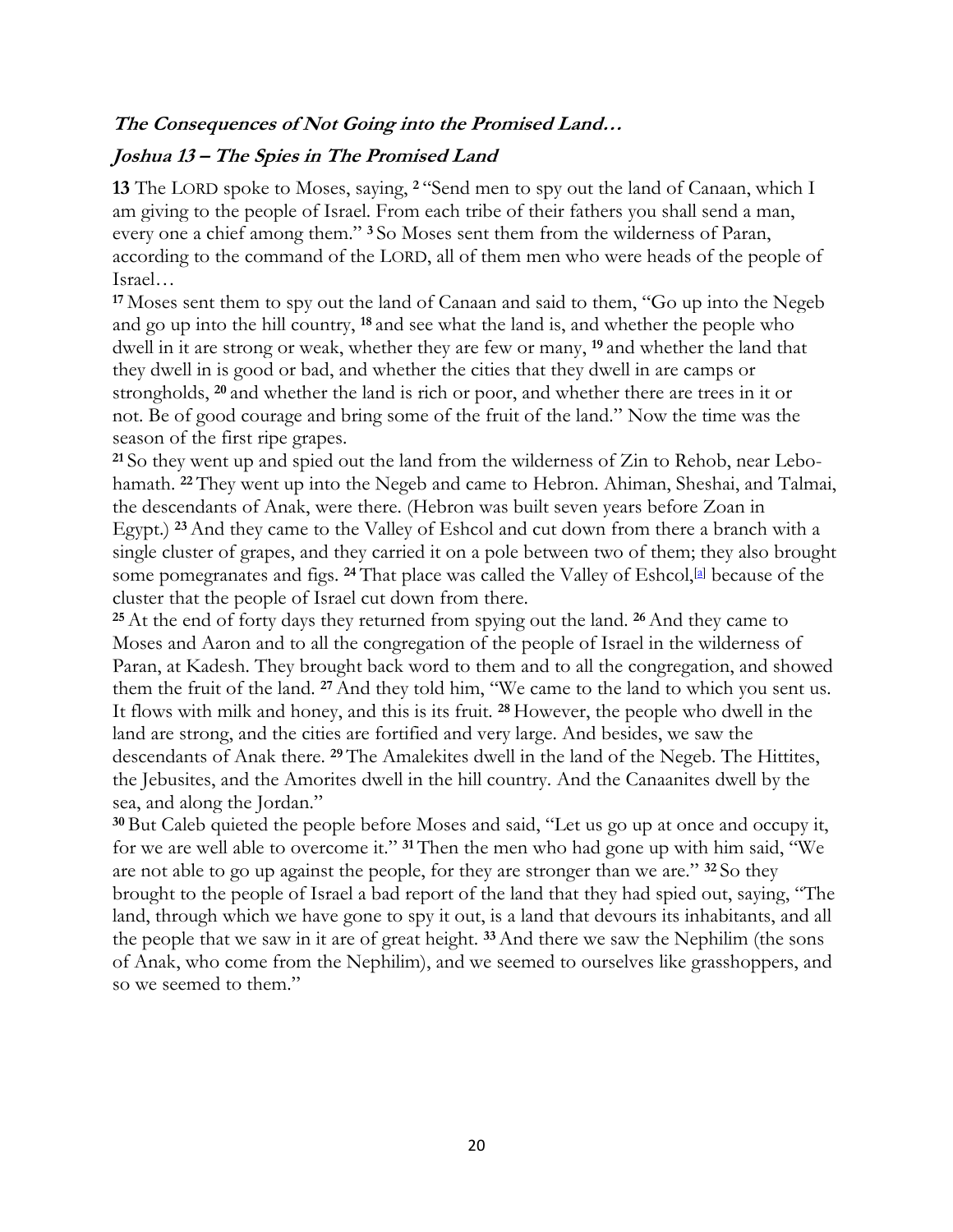## **Evangelism & Church Planting**

- "So while it is true that a sizable minority of people have 'Pauline' conversion the majority do not. For them the biblical paradigm is not the Damascus road but the story of the two disciples on the road to Emmaus." (Finney, p. 41)
- "Christians should be more prepared to explain the spiritual life they have already begun to enjoy than to seek to persuade others of doctrinal truth." (Finney, p. 43)
- "Evangelism is about helping people to belong so that they can believe." (Finney, p. 47)
- "Today's church often wants mission without movement, and it becomes no more than a polite request to the world to come and hear the gospel. When the world just as politely declines, the church is nonplussed and wrings its hands over human obduracy [stubbornness]." (Finney, p. 66)
- "Both the Celts and the church-planters believe in the importance of the team. A group of people can pray and think together. They inspire and encourage each other. The single entrepreneur is too easily prey to self-doubt and loss of vision…The Celtic team were centered on discipline and prayer. When they settled in an area they carried on the regime of prayer which they brought from their home monastery: the offices were recited and the Scriptures were studied. If a priest was present they celebrated the Eucharist. A Christian colony was established and drew in people from the neighborhood. The church-planting movement needs to learn from this." (Finney, p. 68)
- "It is better to take risks and correct people if responsibility is misused, than to be risk-free and achieve nothing." (Finney, p. 70)

## • **Judges 6-8 – Gideon's Army**

- *Chapter 6*
- <sup>11</sup> Now the angel of the LORD came and sat under the terebinth at Ophrah, which belonged to Joash the Abiezrite, while his son Gideon was beating out wheat in the winepress to hide it from the Midianites. **<sup>12</sup>**And the angel of the LORD appeared to him and said to him, "The LORD is with you, O mighty man of valor." **<sup>13</sup>**And Gideon said to him, "Please, my lord, if the LORD is with us, why then has all this happened to us? And where are all his wonderful deeds that our fathers recounted to us, saying, 'Did not the LORD bring us up from Egypt?' But now the LORD has forsaken us and given us into the hand of Midian." **<sup>14</sup>**And the LORD[a] turned to him and said, "Go in this might of yours and save Israel from the hand of Midian; do not I send you?" **<sup>15</sup>**And he said to him, "Please, Lord, how can I save Israel? Behold, my clan is the weakest in Manasseh, and I am the least in my father's house." **<sup>16</sup>**And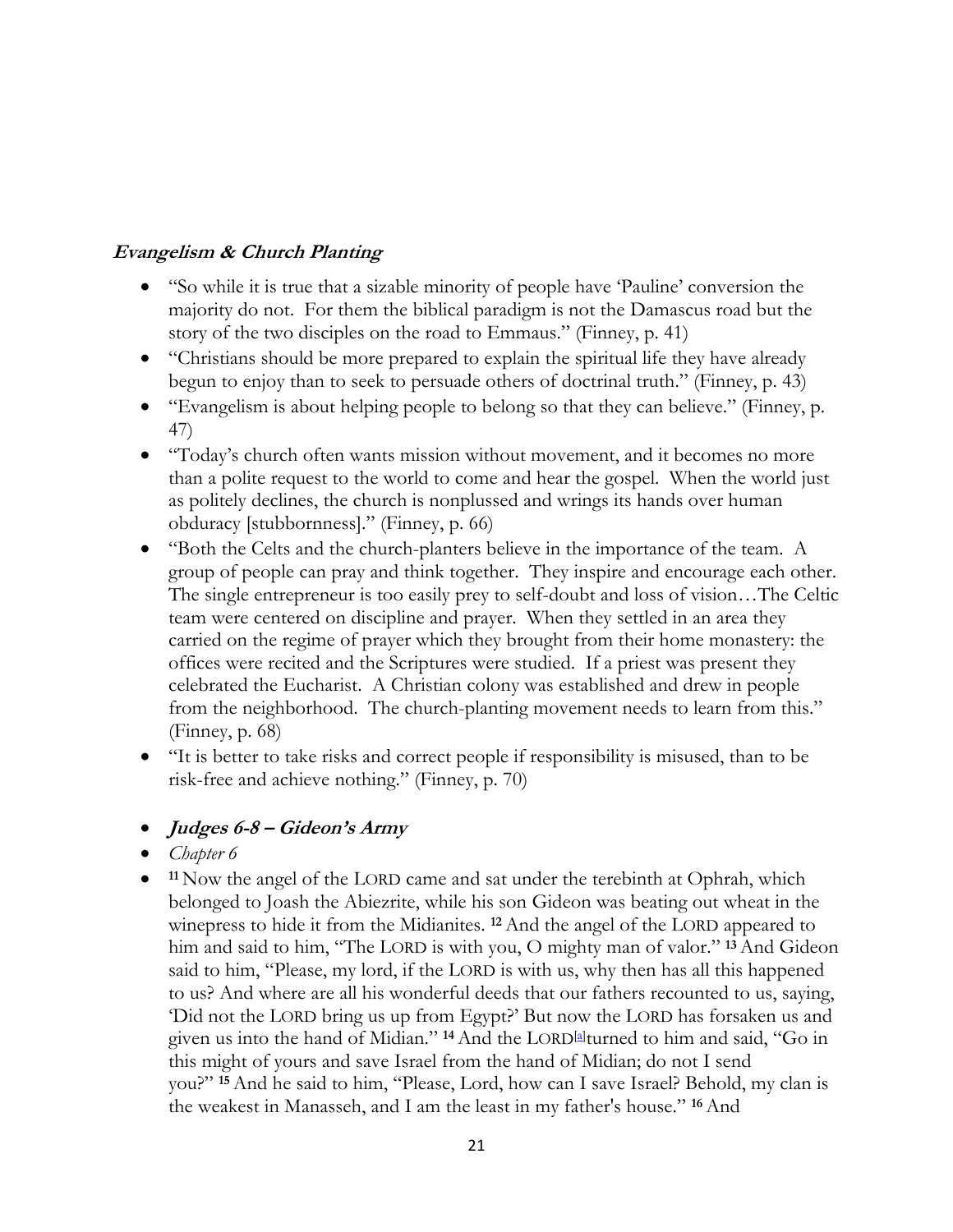the LORD said to him, "But I will be with you, and you shall strike the Midianites as one man."…

- *Chapter 7*
- **<sup>2</sup>** The LORD said to Gideon, "The people with you are too many for me to give the Midianites into their hand, lest Israel boast over me, saying, 'My own hand has saved me.' **<sup>3</sup>** Now therefore proclaim in the ears of the people, saying, 'Whoever is fearful and trembling, let him return home and hurry away from Mount Gilead.'" Then 22,000 of the people returned, and 10,000 remained.
- **<sup>4</sup>**And the LORD said to Gideon, "The people are still too many. Take them down to the water, and I will test them for you there, and anyone of whom I say to you, 'This one shall go with you,' shall go with you, and anyone of whom I say to you, 'This one shall not go with you,' shall not go." **<sup>5</sup>** So he brought the people down to the water. And the LORD said to Gideon, "Every one who laps the water with his tongue, as a dog laps, you shall set by himself. Likewise, every one who kneels down to drink."**6**And the number of those who lapped, putting their hands to their mouths, was 300 men, but all the rest of the people knelt down to drink water. **<sup>7</sup>**And the LORD said to Gideon, "With the 300 men who lapped I will save you and give the Midianites into your hand, and let all the others go every man to his home." **<sup>8</sup>** So the people took provisions in their hands, and their trumpets. And he sent all the rest of Israel every man to his tent, but retained the 300 men. And the camp of Midian was below him in the valley.
- **<sup>9</sup>** That same night the LORD said to him, "Arise, go down against the camp, for I have given it into your hand."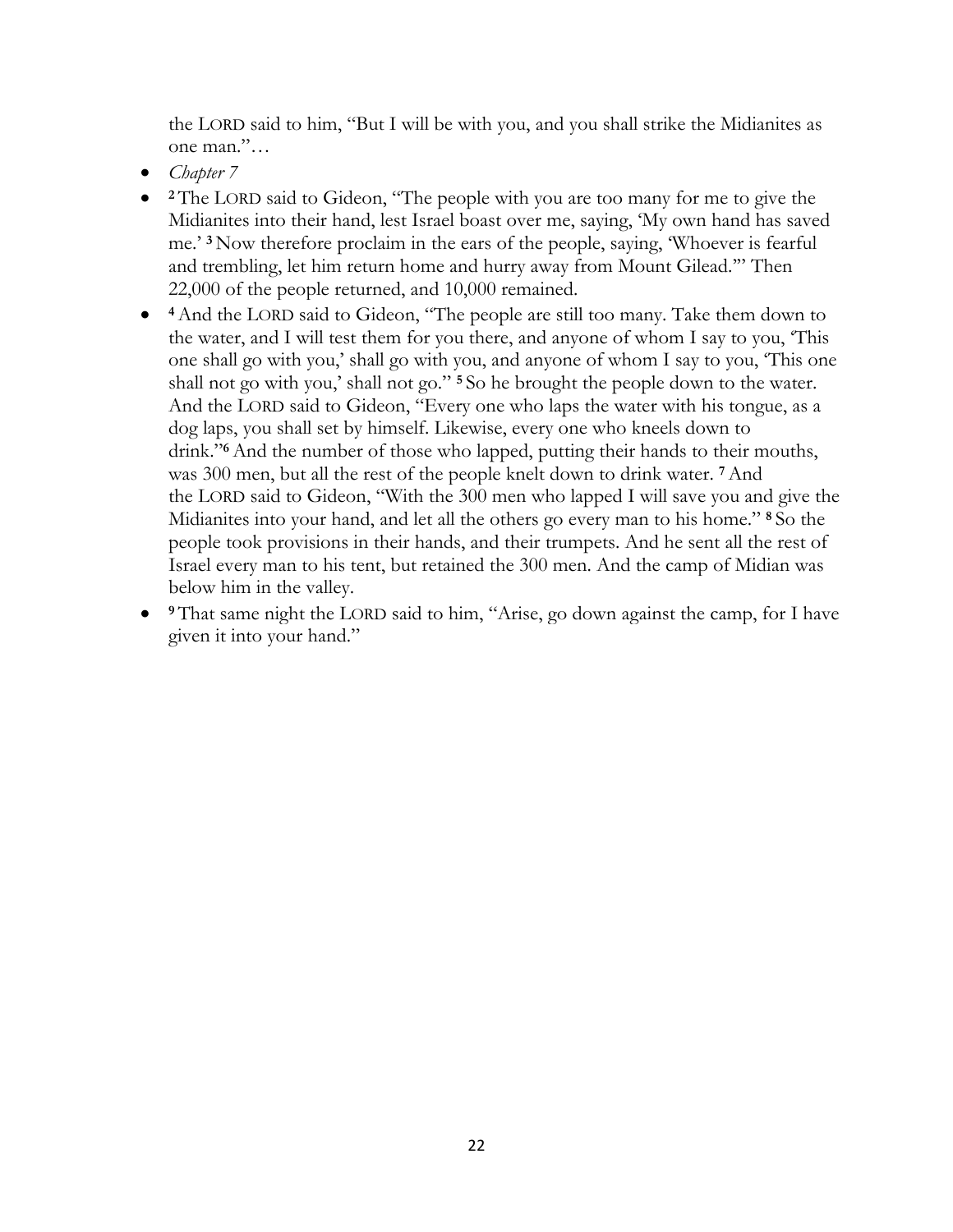#### **EXCURSUS 1: Representational Confession**

#### *Exodus 34*

**<sup>4</sup>** So Moses cut two tablets of stone like the first. And he rose early in the morning and went up on Mount Sinai, as the LORD had commanded him, and took in his hand two tablets of stone. **<sup>5</sup>** The LORDdescended in the cloud and stood with him there, and proclaimed the name of the LORD. **<sup>6</sup>** The LORD passed before him and proclaimed, "The LORD, the LORD, a God merciful and gracious, slow to anger, and abounding in steadfast love and faithfulness, <sup>7</sup> keeping steadfast love for thousands,<sup>[a]</sup> forgiving iniquity and transgression and sin, but who will by no means clear the guilty, visiting the iniquity of the fathers on the children and the children's children, to the third and the fourth generation." **<sup>8</sup>**And Moses quickly bowed his head toward the earth and worshiped. **<sup>9</sup>**And he said, "If now I have found favor in your sight, O Lord, please let the Lord go in the midst of us, for it is a stiff-necked people, and pardon our iniquity and our sin, and take us for your inheritance."

#### *Daniel 9*

**<sup>3</sup>** Then I turned my face to the Lord God, seeking him by prayer and pleas for mercy with fasting and sackcloth and ashes. **<sup>4</sup>** I prayed to the LORD my God and made confession, saying, "O Lord, the great and awesome God, who keeps covenant and steadfast love with those who love him and keep his commandments, **<sup>5</sup>** we have sinned and done wrong and acted wickedly and rebelled, turning aside from your commandments and rules. **<sup>6</sup>** We have not listened to your servants the prophets, who spoke in your name to our kings, our princes, and our fathers, and to all the people of the land. **<sup>7</sup>** To you, O Lord, belongs righteousness, but to us open shame, as at this day, to the men of Judah, to the inhabitants of Jerusalem, and to all Israel, those who are near and those who are far away, in all the lands to which you have driven them, because of the treachery that they have committed against you. **<sup>8</sup>** To us, O LORD, belongs open shame, to our kings, to our princes, and to our fathers, because we have sinned against you. **<sup>9</sup>** To the Lord our God belong mercy and forgiveness, for we have rebelled against him**<sup>10</sup>** and have not obeyed the voice of the LORD our God by walking in his laws, which he set before us by his servants the prophets.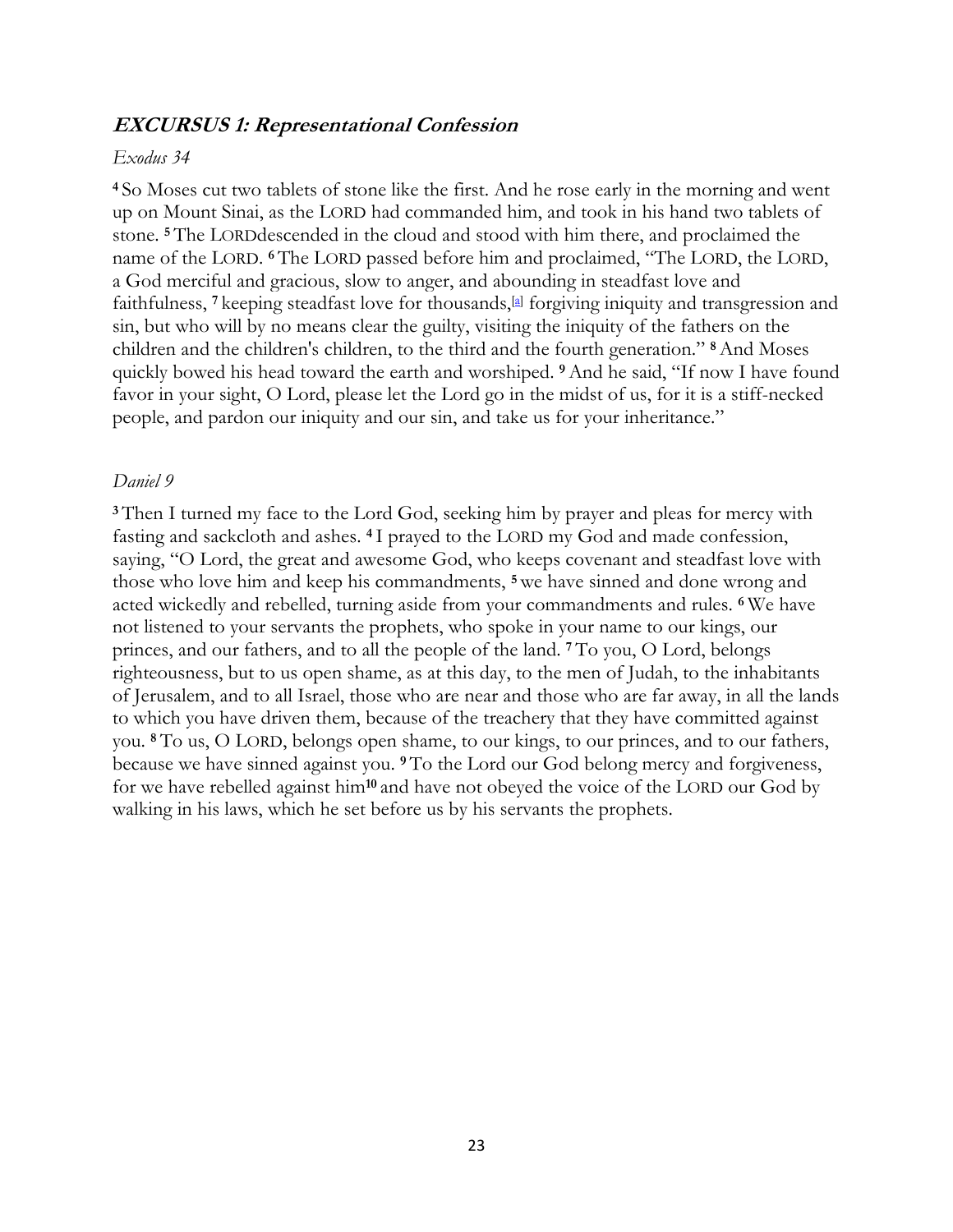# **EXCURSUS 2: Travelers vs. Tourists**

**Mark Buchanan, Your Church is Too Safe**, 2012, from Chapter 5, "Going to Mordor," p. 59-60:

Historian Daniel Boorstin documents a momentous shift that occurred in North America in the 19th Century: we stopped calling people who went on trips travelers and started calling them tourists.

Traveler literally means one who travails. He labors, suffers, endures. A traveler – a travailer – gets impregnated with a new and strange reality, grows huge and awkward trying to carry it, and finally, in agony, births something new and beautiful. To get there, he immerses himself in a culture, learns the language and customs, lives with the locals, imitates the dress, eats what's set before him. He takes risks, some enormous, and makes sacrifices, some extravagant. He has tight scrapes and narrow escapes. He is gone a long time. If ever he returns, he returns forever altered.

In a sense, he never goes back.

A tourist, not so. A tourist means, literally, one who goes in circles. He's just taking an exotic detour home. He's only passing through, sampling wares, acquiring souvenirs. He tastes more than eats what's put before him. He retreats each night to what's safe and familiar. He picks up a word here, a phrase there, but the language, and the world it's embedded in, remains opaque and cryptic, and vaguely menacing. He spectates and consumes. He returns to where he's come from with an album of photos, a few mementoes, a cheap hat. He's happy to be back. He declares there's no place like home.

We've made a similar shift in the church. At some point we stopped calling Christians disciples and started calling them believers. A disciple is one who follows and imitates Jesus. She loses her life in order to find it. She steeps in the language and culture of Christ until his word and his world reshapes hers, redefines her, changes inside-out how she sees and thinks and dreams and, finally, lives. Whatever values she brought into his realm are reordered, oft-times laid waste, and Kingdom values take their place. Friends who knew her before scarcely recognize her now.

A believer, not so. She holds certain beliefs, but how deep down these go depends on the weather or her mood. She can get defensive, sometimes bristlingly so, about her beliefs, but in her honest moments she wonders why they've made such scant difference. She still feels alone, afraid, sad, self-protective, dissatisfied. She still wants what she always wanted, and fears what she's always feared, sometimes more so. Friends who knew her before find her pretty much the same, just angrier.

You can't be a disciple without being a believer. But – here's the rub – you can be a believer and not a disciple. You can say all the right things, think all the right things, believe all the right things, do all the right things, and still not follow and imitate Jesus.

The Kingdom of God is made up of travailers, but our churches are largely populated with tourists. The Kingdom is full of disciples, but our churches are filled with believers. It's no wonder we often feel like we're just going in circles.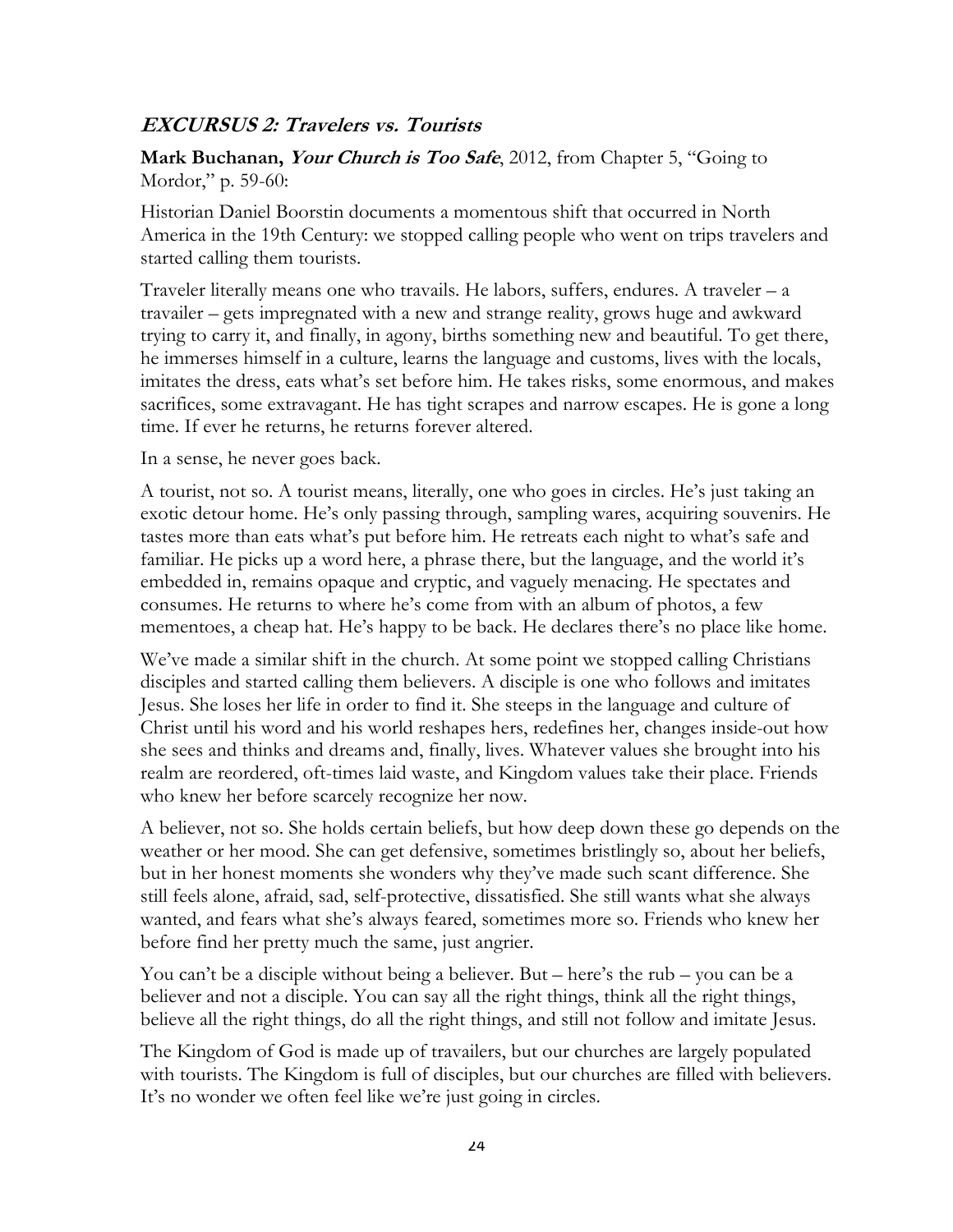# **EXCURSUS 3: Adventure With a Purpose – John Eldredge**

• Seven miles off the rugged west coast of Ireland a wild fang of an island juts out of the sea. Its sheer flanks are uninhabited for all sane reasons. Only seabirds live here, and only in summer, when the fierce North Atlantic storms have subsided. But to thirteen men this was just the place.

Sometime in the late 6th century, after Rome fell and the continent plunged into a barbarous age, a band of Irish brothers paddled for five hours in a small handmade boat to reach this island. They ascended the eastern slope, and near the brink, on the leeward side, they built stone huts and called the place home.

They were monks and they seemed struck with madness.

That is, until you understand the wild, wonderful blend of Christianity and the Celtic warrior.

The Celts of ancient Ireland—like their brothers and sisters in Wales and on the continent—were a fierce and heroic people. They scared the bejesus out of the Roman legions because they would strip buck naked before battle and rush the field screaming and singing. They practiced slavery and human sacrifice and they often warred with the clans next door. They thought the earth itself was sacred, and nature filled with spirit.

So when Christianity reached these wild Celts, they took to it like a duck to water because they already understood the need for a heroic story in which to live. They loved the earth which this Creator God had made, and they were ready for an epic battle against evil.

However, these warriors quickly ran into a dilemma: having given up raiding the coast of England for slaves, and their own internal wars, they needed something to satisfy the need for the epic within them. They needed something heroic for God.

Taking the model of Jesus and his disciples, they set off in groups of thirteen men to remote outposts like the outcrop called Skellig Michael, which they named after the great warrior-angel Michael (a very Celtic act—they did not choose Gabriel, the annunciation angel; they chose for their outpost the name of the greatest warrior they could find).

In these untamed places on the edge of the known world they founded little communities of warrior monks, who through their prayers and discipleship felt they were doing their part to battle the dark forces bent on the destruction of mankind.

Think of a sort of self-imposed exile into Siberia or the Australian outback—but for spiritual purposes. Sort of YWAM meets Man vs. Wild.

Here on the Island of the Archangel they harvested sea birds and their eggs, fished the ocean when the storms weren't raging, and even tended small gardens in the milder seasons. They built stairways up the steep slopes, hewed rock with hand tools, and laid stone steps that have endured for more than 1400 years.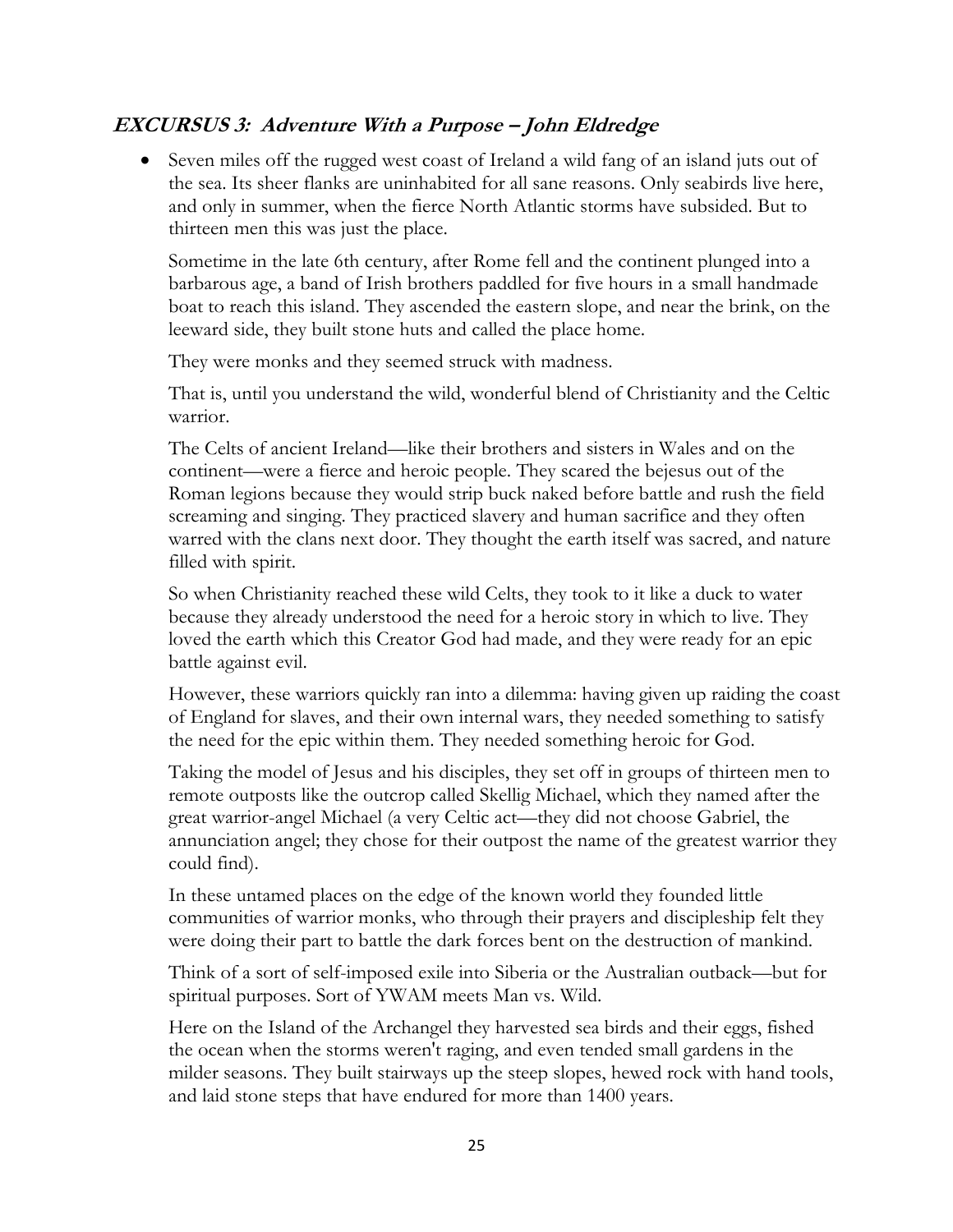When the gales blew outside, they took refuge in their stone huts, studied the scriptures, and practically saved civilization (according to Thomas Cahill) by copying manuscripts and preserving learning while the barbarians pretty much burned down every library in Europe.

Here, on this remote outpost, a community of brothers lived out a fierce kind of faith for more than *five hundred years*. (The Incan empire, by contrast, lasted about three hundred years.) It was full-blown adventure—survival skills and all—but with a purpose. Something heroic for God.

*John Eldredge, Ransomed Heart blog, "Adventure with a Purpose" October 13, 2014*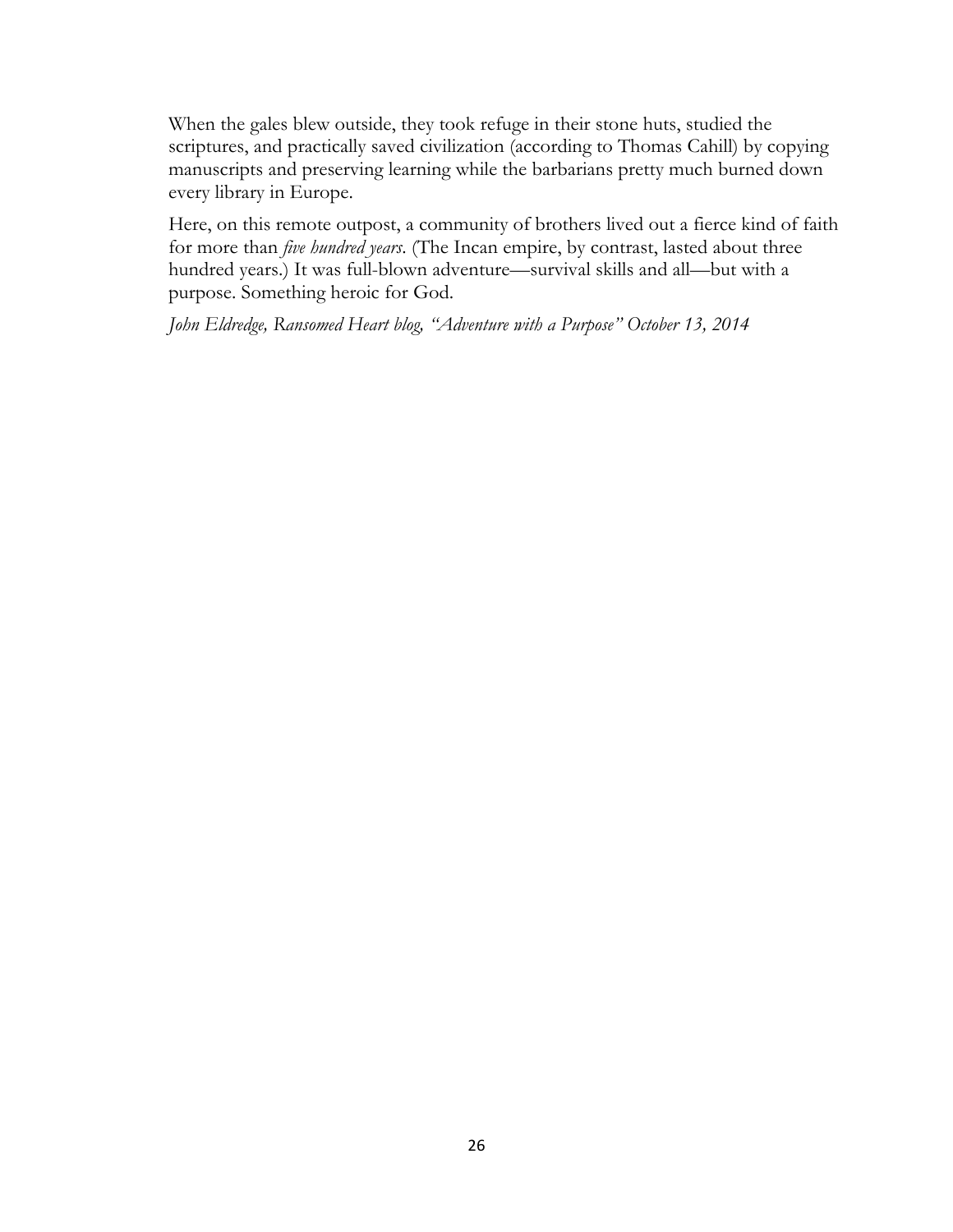# **EXCURSUS 4: Autopsy of a Deceased Church**

# **Thom S. Rainer (2014)**

#### **[My contention is that The Church as we know it in North America is dying…so, all of these observations are relevant to every church]**

#### **Perspective:**

| Healthy Churches:     | $10\%$ |
|-----------------------|--------|
| Symptoms of Sickness: | 40%    |
| Very Sick:            | 40%    |
| Dying:                | 10%    |

#### **Early Symptoms of Sickness:**

- Ministries and programs are shifting towards those inside the church rather than those outside the church.
- Some people may be added each year, but no sense of true disciple making taking place.
- No clear plan for making disciples and disciple makers.
- Lots of programs and ministry clutter but many contribute little or nothing to making of disciples.
- Lots of busyness and activities but much of it has no sense of a real purpose.

*Prayer: God, open my eyes that I might see my church as You see it. Let me see where change needs to take place, even if it is painful to me. And use me, I pray, to be an instrument of that change whatever the cost.*

#### **Ten Factors Leading to Death**

1. **Slow Erosion.** Some in facilities, some in ministries that once had impact, but mostly in the prayer life of those in the church.

*Prayer: God, please let me be part of the solution and not the problem. Show me what I need to see. Open my eyes to Your reality. And give me courage to move forward in the directions You desire.*

2. **The Past is the Hero.** There are several points in decline where the church can turn around, but the key influencers refuse to listen. They are blind to the reality of the declining church. Areas we cling to: worship styles, facilities, pastors of the past, our own needs rather than the needs of those without Christ, the way we have always done things so we are comfortable.

*Prayer: God, give me the conviction and the courage to be like the heroes of Hebrews 11. Teach me not to hold onto those things in my church that are my personal preferences and styles. Show me not only how to let go, but where to let go, so that I may heed Your commands more closely.*

3. **Refusing to Look Like the Community.** Losing the children and grandchildren of those in the church, when the church does reach out, they ask the community to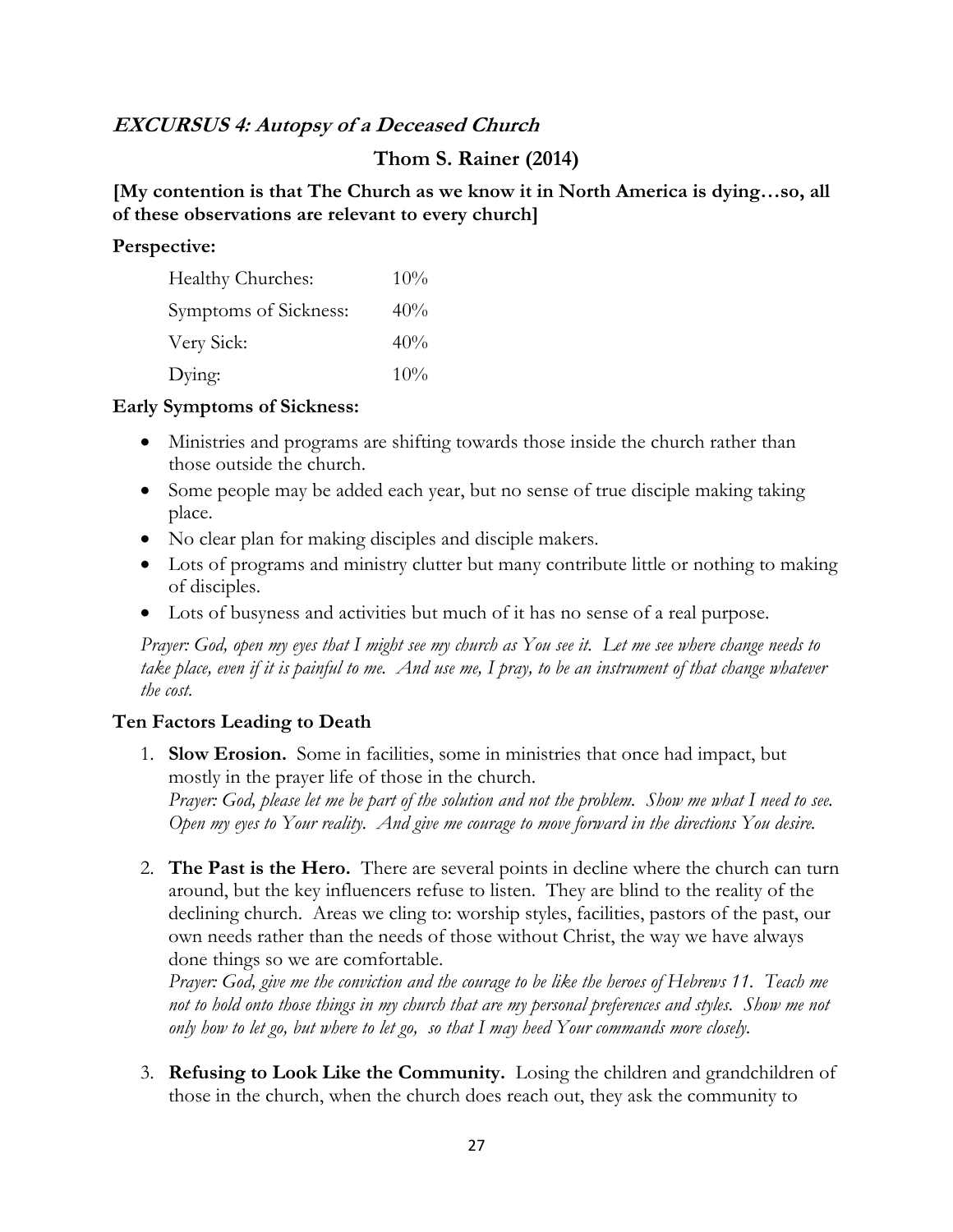come to them rather than the church going to the community, the church becomes a fortress, keeping people and possessions on the inside safe while keeping people on the other side out. Church stops reaching and caring for the community.

*Prayer: God, give my church and me a heart for our community. Let me see people through Your eyes. And give me the courage and the wisdom to let go of this church, so that others who best reflect this community can lead us and teach us.*

4. **The Budget Moves Inwardly.** Pastor and staff are expected to mostly care for those already in the church. In dying churches, the last expenditures to be cut are those that keep the church people comfortable. First cuts are to ministries and programs with an outward focus. The basic pattern is funding to keep the machinery of the church moving and members happy rather than funding for the Great Commission and the Great Commandment.

*Prayer: Lord, help me grasp that all the money I think I have is really Yours. Help me to grasp that all the money our church has is not the church's, but Yours. Give us healthy giving hearts to use these funds according to Your purpose.*

5. **The Great Commission Becomes the Great Omission.** The methods we use for reaching out become the focus rather than the Great Commission itself. The church decides not to act on the Great Commission commandment to make disciples by their actions. The church stops going, stops making disciples, stops baptizing, stops teaching people to obey. Chilling quote from book:

> *"Members had a convenient omission in their recollections. They wanted the same results as yesteryear, but they weren't willing to expend the efforts…members of the dying church weren't willing to go into the community to reach and minister to people…they just wanted it to happen. Without prayer. Without sacrifice. Without hard work. Members of the dying churches really didn't want growth unless that growth met their preferences and allowed them to remain comfortable."*

*Prayer: Lord, remind me that I am to be a Great Commission Christian in a Great Commission church. Remind me that, in Your strength, I am to do whatever it takes to reach out into my community with the transforming power of the gospel.*

6. **Preference-Driven Church.** Attitude is self-serving, self-giving, selfentitled. A church by definition is a body of believers who function for the greater good of the congregation. When church members increasingly demand their own preferences, the church is steadily not becoming the church. The church dies because its members refuse to be the church.

*Prayer: Lord, open my eyes to the needs of others. Show me how to live more like Your Son, who always put others' interests first. And especially show me that attitude as I serve in my church.*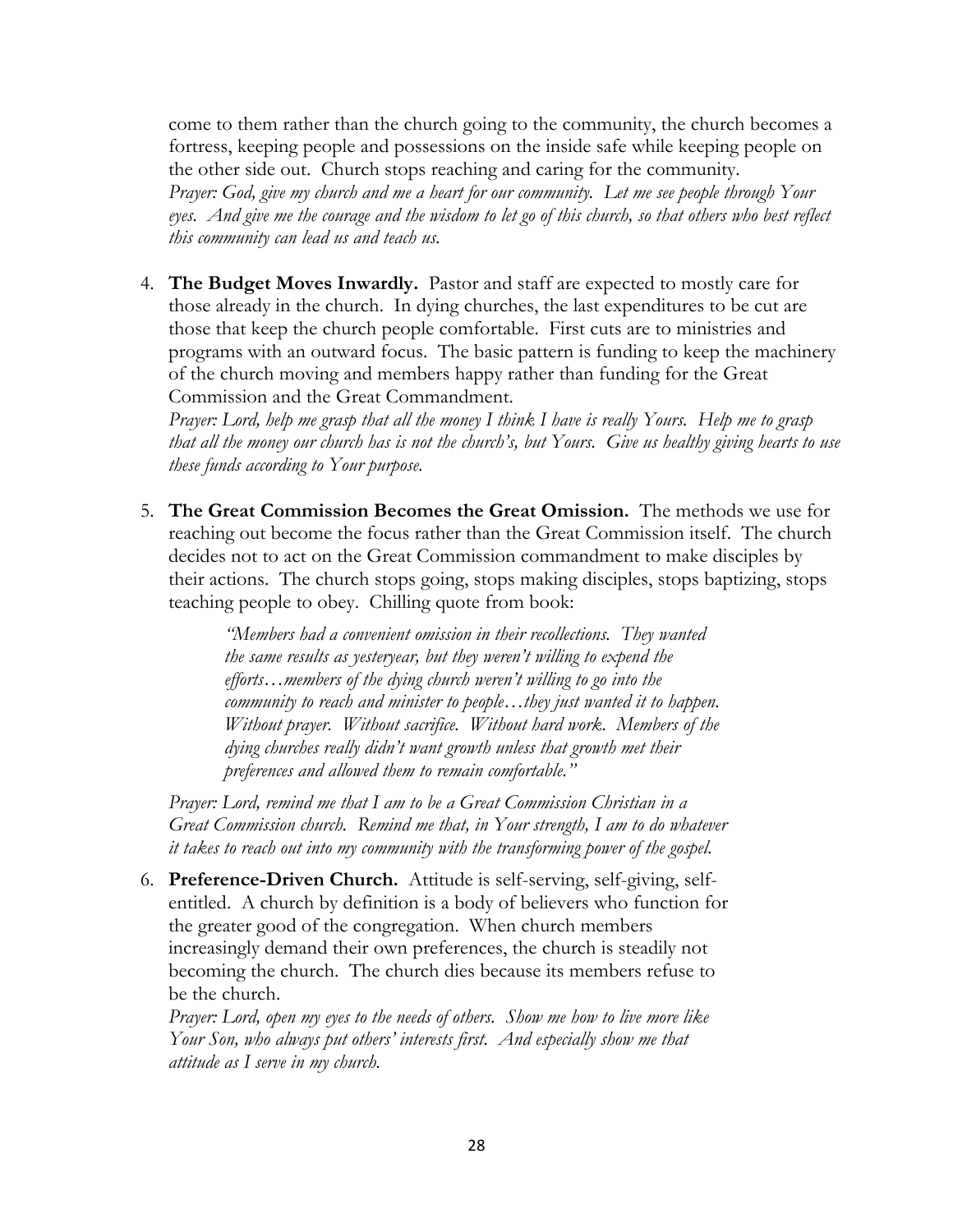- 7. **Pastoral Tenure Decreases.** The pastor comes to the church and leads in a few changes. The members don't like the changes and resist. The pastor becomes discouraged and leaves. The cycle repeats. *Prayer: Please give our pastor a heart and a vision to reach and minister to people beyond our walls. Teach me to be the kind of church member who encourages and supports our pastor, so discouragement and disillusionment does not lead to departure.*
- 8. **The Church Rarely Prays Together.** Prayer becomes routine and ritual. "Prayer meetings" are not really times of prayer. Prayer and the health of the church go hand in hand. Failure to pray is tantamount to a failure to breathe. Prayer is the lifeblood of the church. Chilling quote from book:

*"We stopped praying with the passion we once had. That's it. That was the beginning of the decline that led to our death."*

*Prayer: Lord, teach me to pray. Teach me to pray consistently. Teach me to be a leader in prayer in my church. And teach me to keep passionate and believing prayer as the lifeblood of this church.*

- 9. **Church Has No Clear Purpose.** Routines, traditions and rituals replaced the original purpose of being a gospel-driven, disciple-making people. Quotes from past members of dead churches:
	- Ü *"We were going through the motions.*
	- Ü *Everything we did seemed to be like we were in a rut or bad routine.*
	- Ü *We became more attached to our ways of doing church than we did asking the Lord what He wanted us to do.*
	- Ü *We were playing a game called church. We had no idea what we were really supposed to be doing.*
	- Ü *We stopped asking what we should be doing for fear that it would require too much effort or change."*

*Prayer: God, reignite the hearts of our church members, including me, to have a passion for the gospel. Teach our church to share the gospel with others. Teach us to live as men and women who are true bearers of the good news of Jesus Christ. Remind us of our purpose. Convict us of our purpose. Empower us to live our purpose.*

10. **Church Obsesses Over Facilities.** Memorials, pulpits, rooms, etc become more important than the Great Commission. Severe battles emerge over windows, pews, paint color, carpet, etc. Business meetings bring back those who have left the church to deal with the threat of change, then these people leave again.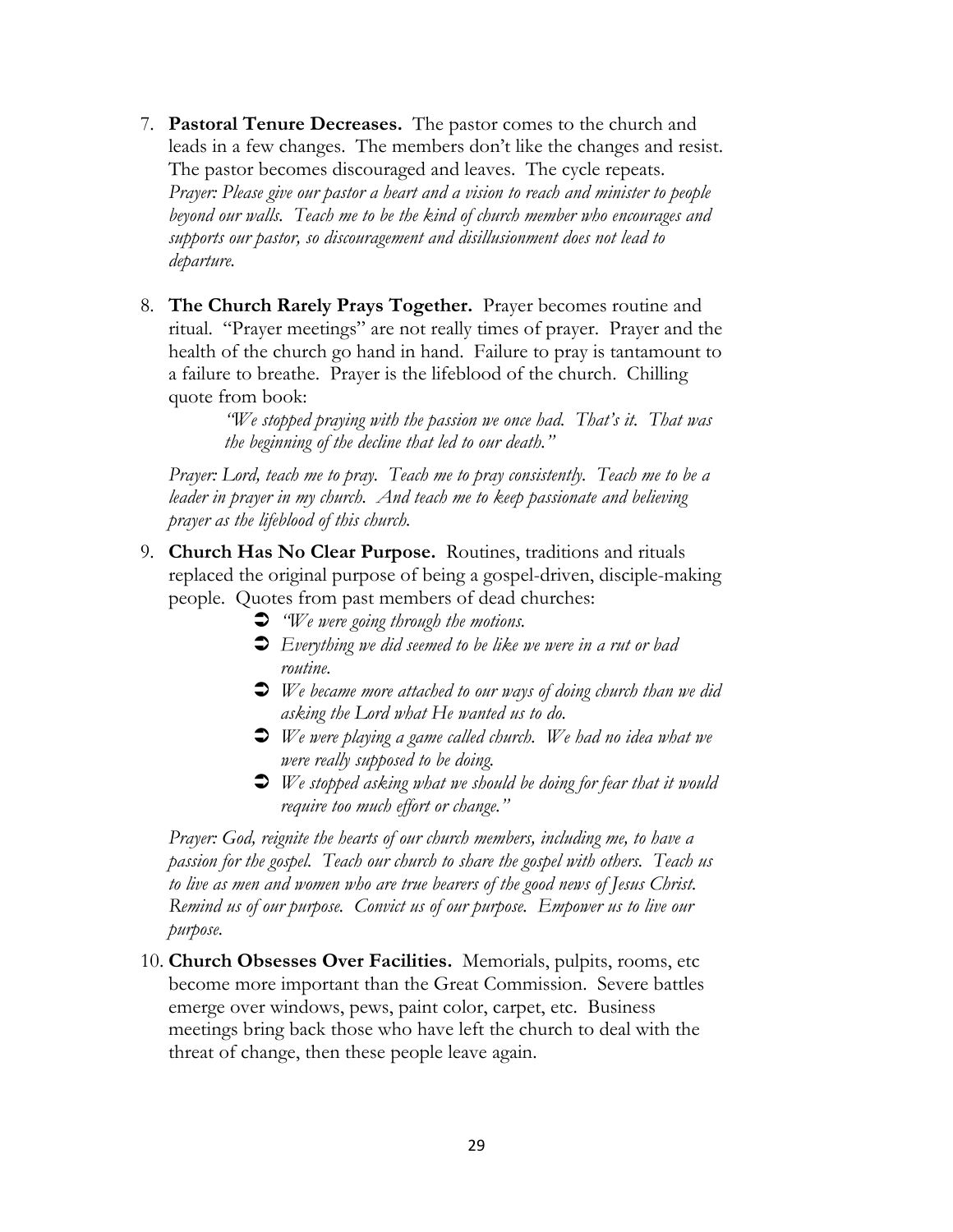*Prayer: Lord, teach me the proper stewardship of all the material items You give me personally and in my church. Help me never let that stewardship evolve into obsession and idolatry, especially where I lose my perspective on what really matters.*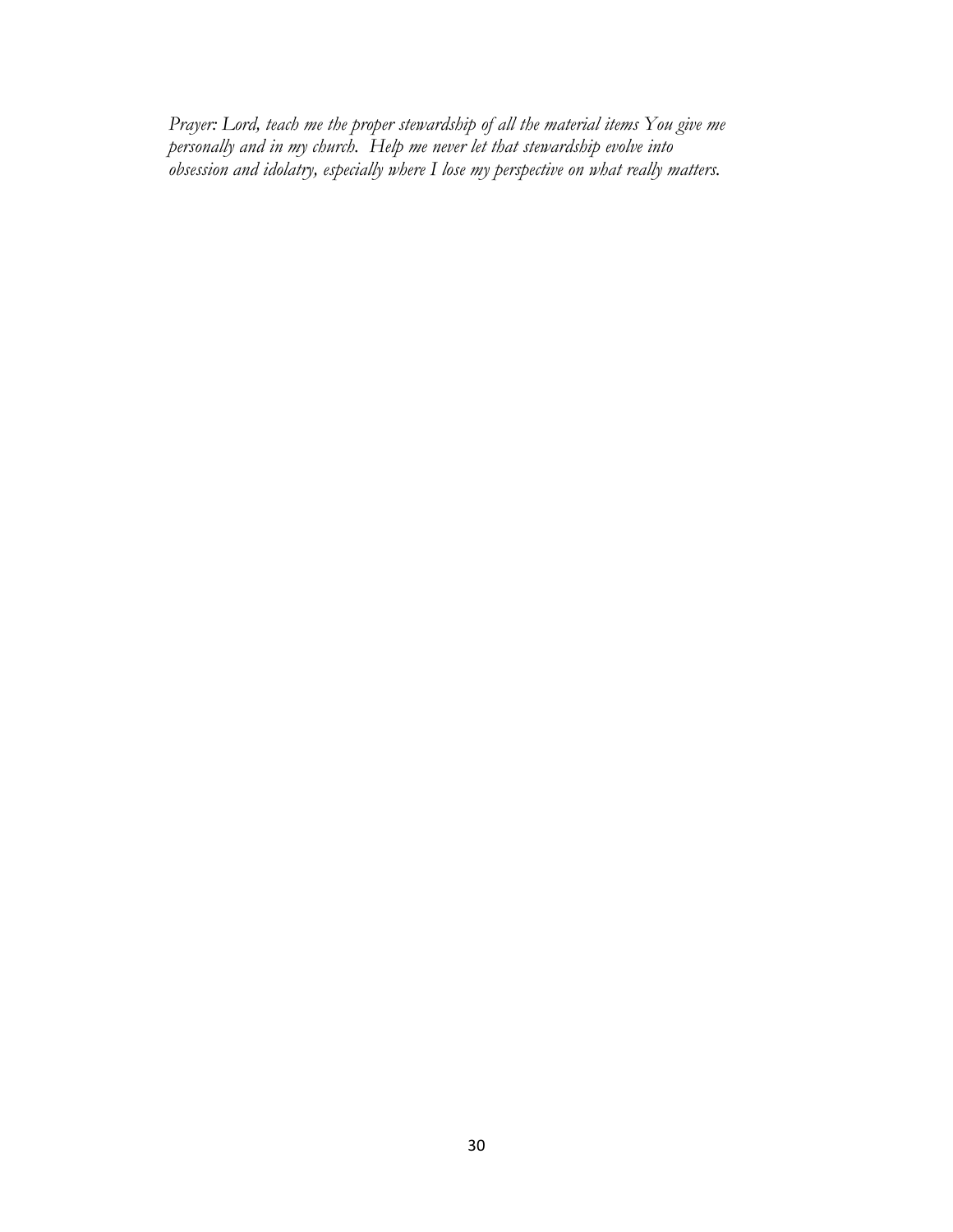# **EXCURSUS 5: Fight for the Brothers You Find "Longmire: The Great Spirit (#2.8)" (2013)**

*Ada Black Kettle*: What did the First Warrior say to the Great Spirit?

*Henry Standing Bear*: The first warrior looked out on the land that is his home. He saw the hills and the stars and he was happy. For giving him his home, the first warrior told the Great Spirit that he would fight and win many battles in His honor. But the Great Spirit said, "No, do not fight for me. Fight for your tribe, fight for the family born to you, fight for the brothers you find. Fight for them," the Great Spirit said, "for they are your home."